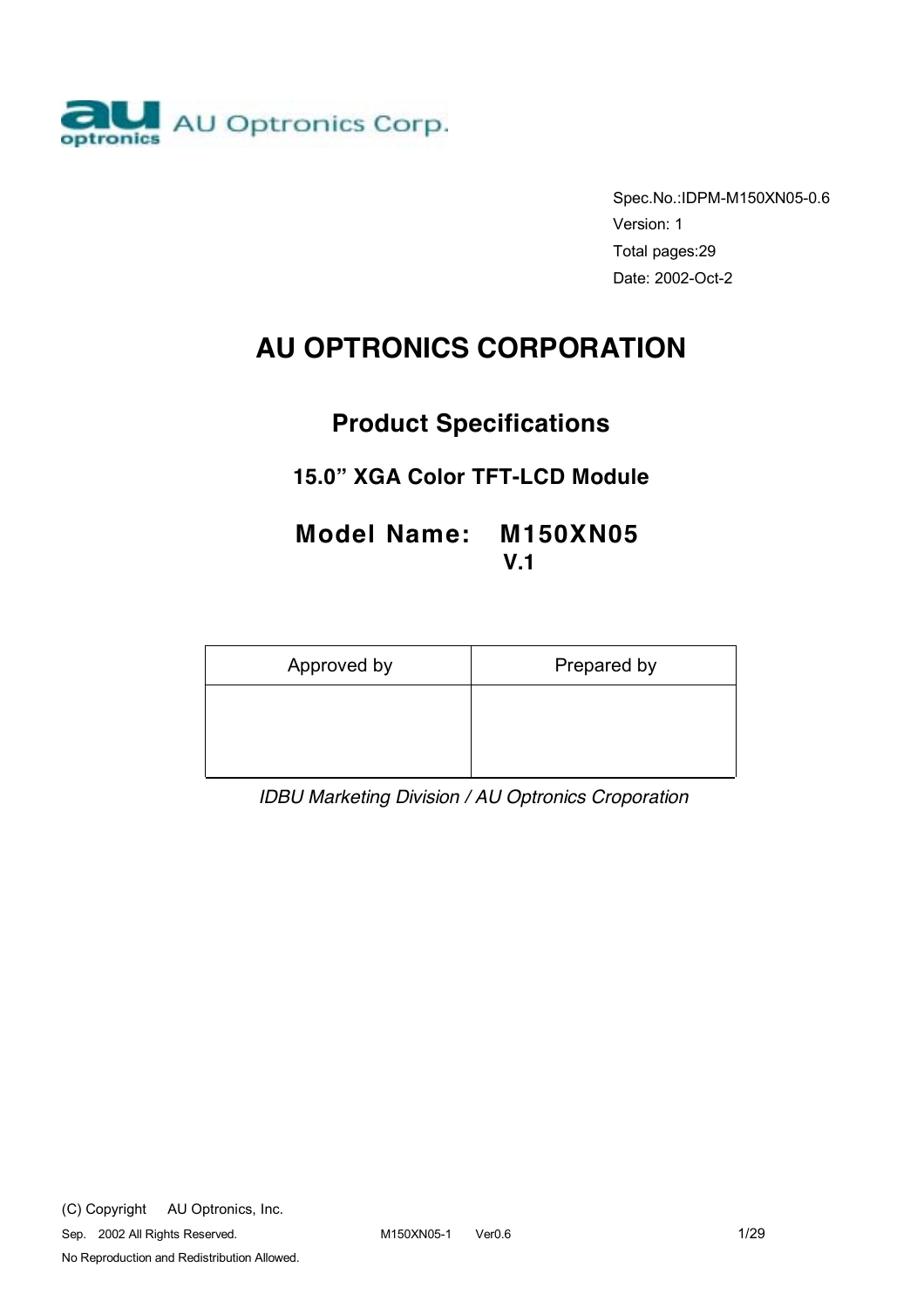

 **Product Specifications** 

 **15.0" XGA Color TFT-LCD Module Model Name:M150XN05 V.1** 

**( ) Preliminary Specifications (**! **) Final Specifications**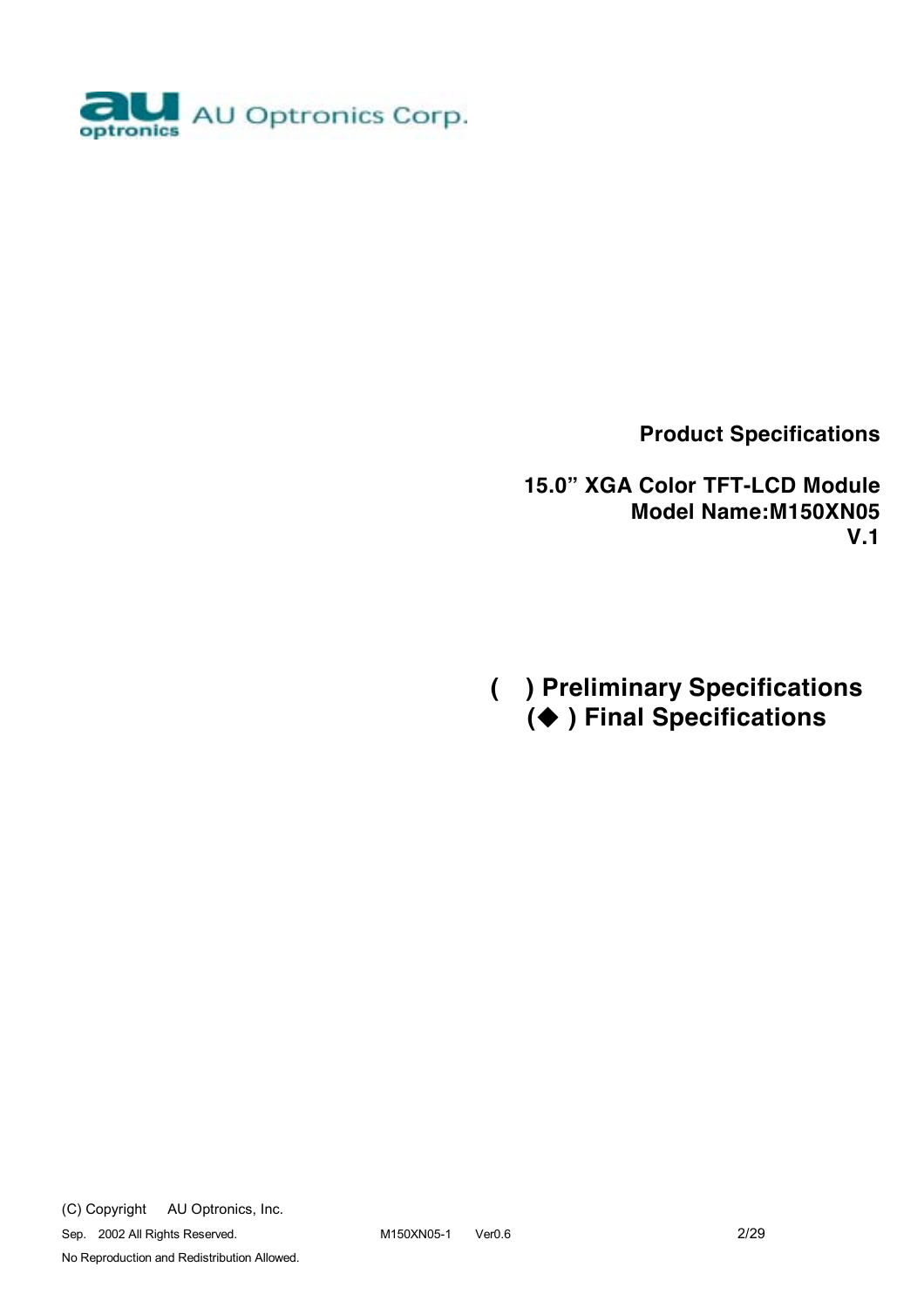# **i Contents**

# **1.0 Handling Precautions**

#### **2.0 General Description**

 2.1 Display Characteristics 2.2 Functional Block Diagram

### **3.0 Absolute Maximum Ratings**

### **4.0 Optical Characteristics**

4.1 Signal for Lamp connector

4.2 Parameter guideline for CCFL Inverter

#### **5.0 Signal Interface**

5.1 Module Interface Connectors

5.2 Module Connector Pin Configuration

5.3 Backlight Connectors

5.4 Backlight Connector Pin Configuration

5.5 Signal Electrical Characteristics

- 5.6 Interface Timings Characteristics
- 5.7 Interface Timing Definition

### **6.0 Pixel format image**

### **7.0 Power Consumption**

### **8.0 Power ON/OFF Sequence**

#### **9.0 Backlight Characteristics**

9.1 Signal for Lamp connector 9.2 Parameter guide line for CCFL Inverter

### **10.0Vibration, Shock, and Drop**

 10.1 Vibration & Shock 10.1.1 Vibration Test Spec 10.1.2 Shock Test Spec 10.2 Drop

#### **11.0 Environment**

11.1 Temperature and Humidity 11.1.1 Operating Conditions 11.1.2 Shipping Conditions 11.2 Atmospheric Pressure 11.3 Thermal Shock

#### **12.0 Reliability**

 12.1 Failure criteria 12.2 Failure rate 12.2.1 Usage 12.2.2 Components de-rating 12.3 CCFL life 12.4 ON/OFF cycle

### **13.0 Safety**

(C) Copyright AU Optronics, Inc.

Sep. 2002 All Rights Reserved. M150XN05-1 Ver0.6 3/29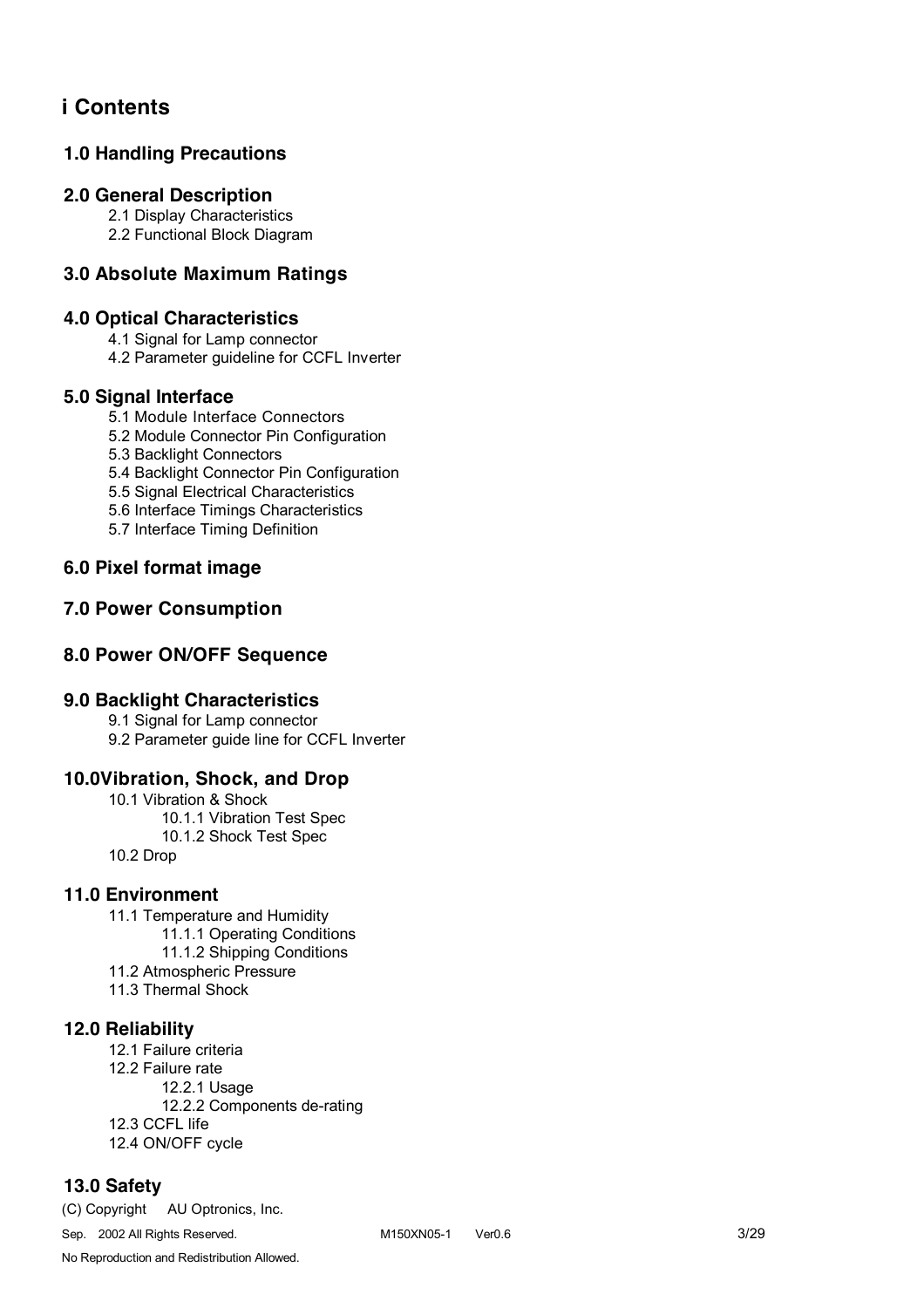- 13.1 Sharp edge requirement 13.2 Material 13.2.1 Toxicity 13.2.2 Flammability 13.3 Capacitors
- 13.4 Hazardous voltage

### **14.0 Other requirements**

- 14.1 Smoke free design
- 14.2 National test lab requirement

### **15.0 Label**

#### **16.0 Mechanical Characteristics**

# **ii Record of Revision**

| Version and Date | Page   | Old description                      | <b>New Description</b>                                      | Remark    |
|------------------|--------|--------------------------------------|-------------------------------------------------------------|-----------|
| 0.1 2002/01/30   | All    | <b>First Edition for Customer</b>    | All                                                         |           |
| 0.2 2002/3/25    | 5/27   | Outline dimension:                   | Outline dimension:                                          |           |
|                  |        | 326x249x12.1                         | 326x249x12.05                                               |           |
| 0.2 2002/3/25    | 7/27   |                                      | Add:TCO'99 Diagram                                          |           |
| 0.2 2002/3/25    | 9/27   | CCFL Current: Max 8.0mA              | CCFL Current: 9.0mA                                         |           |
| 0.2 2002/3/25    | 10/27  | Response Time: 30msec                | Response Time: 16msec                                       |           |
|                  |        | White Luminance 8.0mA:240            | White Luminance 8.0mA:250                                   |           |
| 0.2 2002/3/25    | 11/27  | CN11:FH-12-30S-0.5SH                 | CN11:FH-12-30S-0.5SH                                        |           |
|                  |        | Pin: 9, 10, 19, 20, 29, 30           | Pin: 9, 10, 19, 20, 29, 30                                  |           |
|                  |        | GND(ground)                          | NC(reserve)                                                 |           |
|                  |        | CN12:FH-12-45S-0.5SH                 | CN12:FH-12-45S-0.5SH                                        |           |
|                  |        | Pin:19,20,29,30,39,40                | Pin:19,20,29,30,39,40                                       |           |
|                  |        | GND(ground)                          | NC(reserve)                                                 |           |
| 0.2 2002/3/25    | 16/27  | Power ON/OFF Sequence:               | Power ON/OFF Sequence:                                      |           |
|                  |        | Vin Chart: 10ms                      | Vin Chart: 1sec                                             |           |
|                  |        | Lamp on chart: 170ms                 | Lamp on chart:250ms                                         |           |
| 0.2 2002/3/25    |        | 25,26/27 Mechanical Characteristics: | <b>Mechanical Characteristics:</b>                          |           |
|                  |        | 2 drawings                           | 3 detail drawings                                           |           |
| 0.3 2002/07/18   | 6, 12, | Contrast Ratio: 400:1                | Contrast Ratio: 450:1                                       |           |
| 0.3 2002/07/18   | 24     |                                      | Label Formate modification                                  |           |
| 0.4 2002/07/30   | 26     |                                      | 2D ME drawing dimension mark   No change to<br>modification | ME design |
| 0.4 2002/07/30   | 6, 12  | Contrast Ratio 450:1                 | Contrast Ratio 400:1                                        |           |
| 0.5 2002/9/10    | 11     | CCFL current min. --                 | CCFL current min. 3mA                                       |           |
| 0.5 2002/9/10    | 12     | View angle CR=10 :<br>60/60/40/60    | View angle CR=10: 60/60/40/60<br>add CR=5 75/75/70/75       |           |

(C) Copyright AU Optronics, Inc.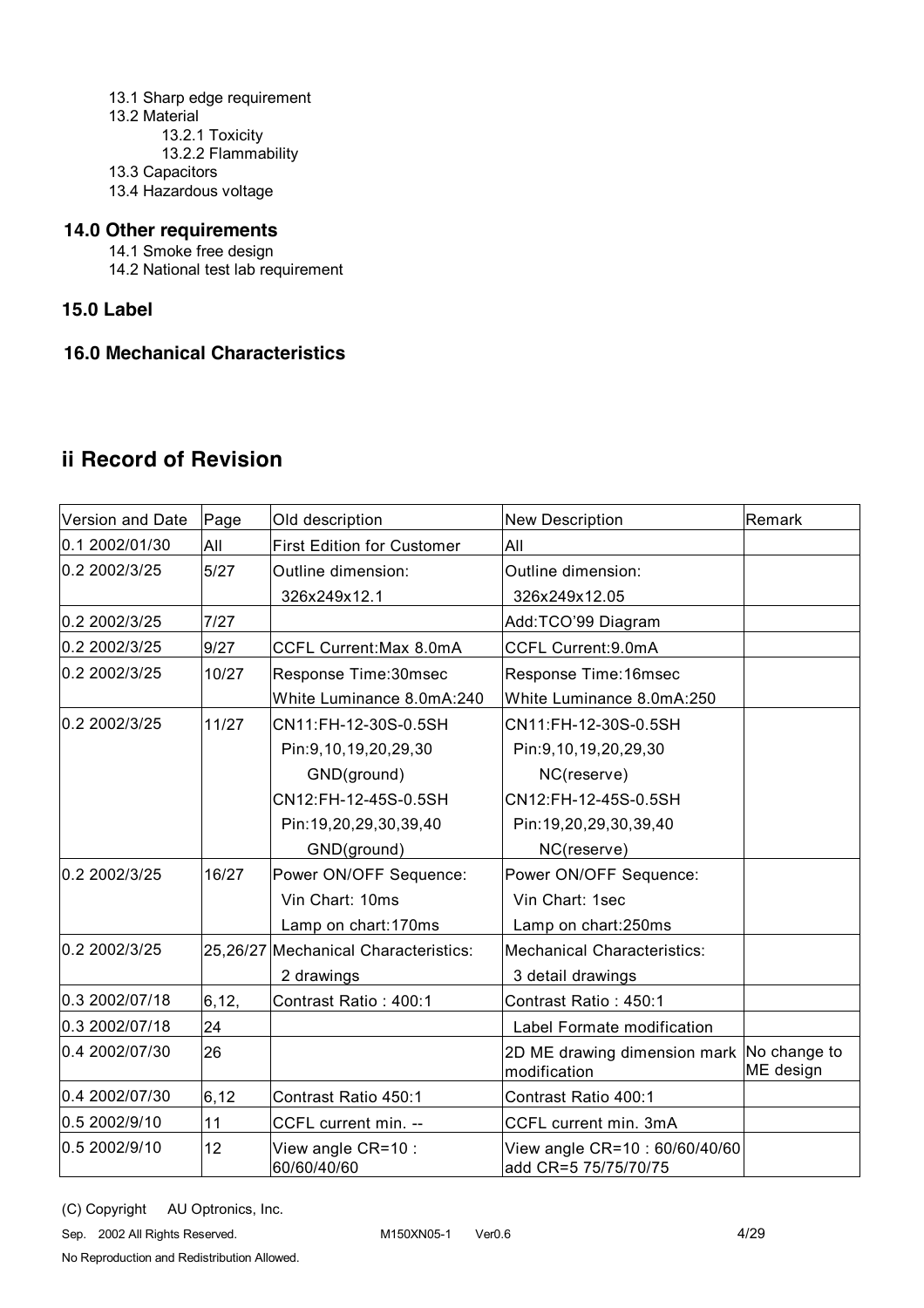| 0.5 2002/9/10 | 14 | Module connector pin<br>configuration CN12:<br>FH-12-45S-0.5H (Hirose)<br>22-B05, 23-B04, 24-B03,<br>25-B02, 27-B01, 28-B00 | Module connector pin<br>configuration CN12:<br>FH-12-45S-0.5H (Hirose)<br>22-G05, 23-G04, 24-G03,<br>25-G02, 27-G01, 28-G00 | Typing error |
|---------------|----|-----------------------------------------------------------------------------------------------------------------------------|-----------------------------------------------------------------------------------------------------------------------------|--------------|
| 0.5 2002/9/10 | 19 | CCFL life time 30,000hr under<br>8mA, it's defined as when the<br>brightness is reduced by half.                            | CCFL life time 30,000hr at<br>8mA, it's defined as when the<br>brightness is reduced by half.                               |              |
| 0.6 2002/10/2 | 6  | Power Consumption [Watt]:<br>11 (typ.) @6.5mA<br>(All Black Pattern)                                                        | Power Consumption [Watt]:<br>12.7 (typ.) @8mA<br>(All Black Pattern)                                                        | Change       |
|               | 18 | LCD Drive Current (IDD) [mA]:<br>600 (typ.); 700 (Max)                                                                      | LCD Drive Current (IDD) [mA]:<br>1000 (typ.); 1150 (Max)                                                                    |              |
|               | 18 | <b>LCD Drive Power Consumption</b><br>2.0 (typ.); 2.4 (Max)                                                                 | <b>LCD Drive Power</b><br>Consumption<br>$3.3$ (typ.); $3.8$ (Max)                                                          |              |
|               | 19 | <b>CCFL Frequency</b><br>40 (Min); 55 (typ.); 60 (Max)                                                                      | <b>CCFL Frequency</b><br>40 (Min); 55 (typ.); 80 (Max)                                                                      |              |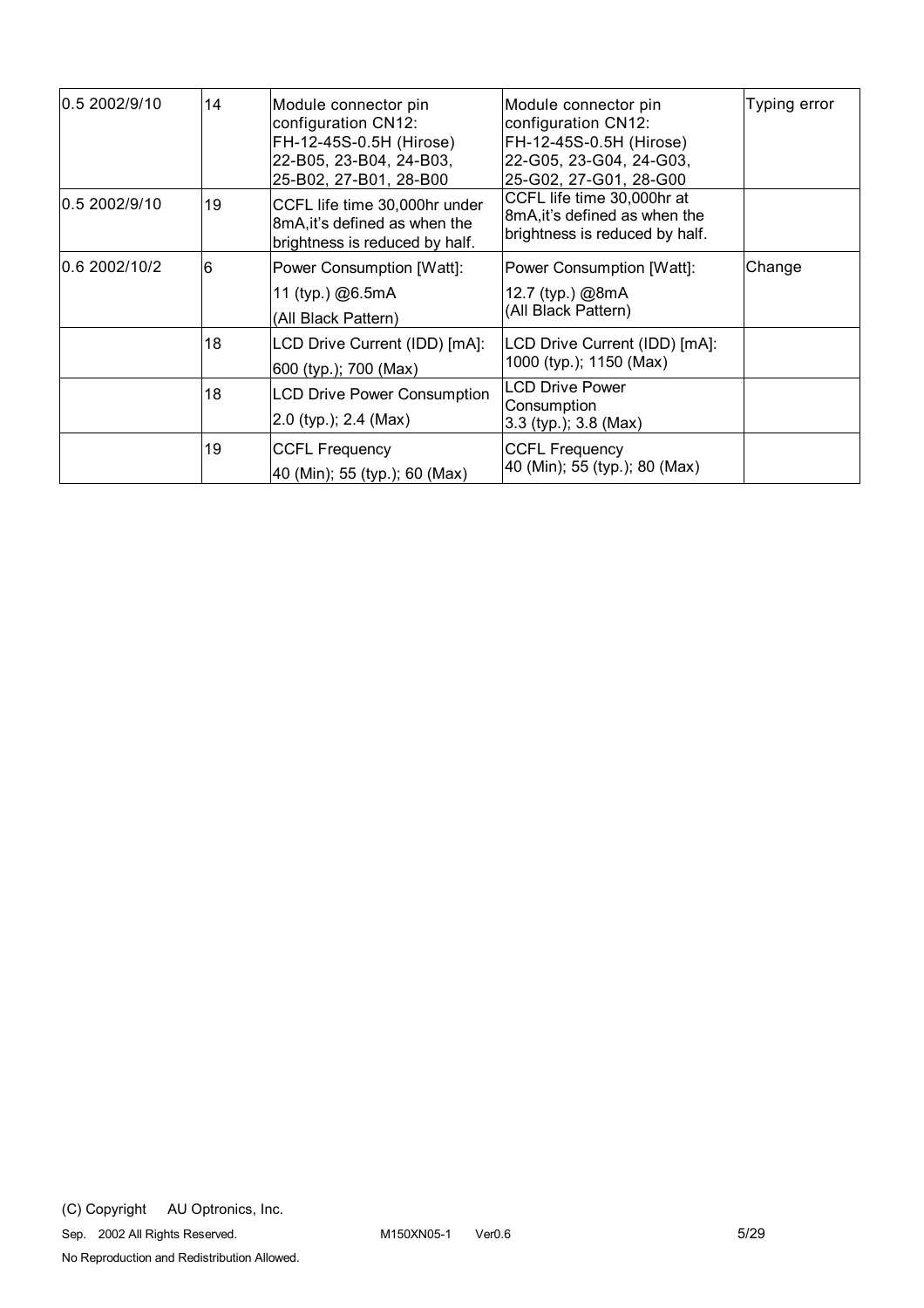# **1.0 Handling Precautions**

- 1) Since front polarizer is easily damaged, pay attention not to scratch it.
- 2) Be sure to turn off power supply when inserting or disconnecting from input connector.
- 3) Wipe off water drop immediately. Long contact with water may cause discoloration or spots.
- 4) When the panel surface is soiled, wipe it with absorbent cotton or other soft cloth.
- 5) Since the panel is made of glass, it may break or crack if dropped or bumped on hard surface.
- 6) Since CMOS LSI is used in this module, take care of static electricity and insure human earth when handling.
- 7) Do not open nor modify the Module Assembly.
- 8) Do not press the reflector sheet at the back of the module to any directions.
- 9) In case if a Module has to be put back into the packing container slot after once it was taken out from the container, do not press the center of the CCFL Reflector edge. Instead, press at the far ends of the CFL Reflector edge softly. Otherwise the TFT Module may be damaged.
- 10) At the insertion or removal of the Signal Interface Connector, be sure not to rotate nor tilt the Interface Connector of the TFT Module.
- 11) After installation of the TFT Module into an enclosure (LCD monitor housing, for example), do not twist nor bend the TFT Module even momentary. At designing the enclosure, it should be taken into consideration that no bending/twisting forces are applied to the TFT Module from outside. Otherwise the TFT Module may be damaged.
- 12) Cold cathode fluorescent lamp in LCD contains a small amount of mercury. Please follow local ordinances or regulations for disposal.
- 13) Small amount of materials having no flammability grade is used in the LCD module. The LCD module should be supplied by power complied with requirements of Limited Power Source(2.11, IEC60950 or UL1950), or be applied exemption.
- 14) The LCD module is designed so that the CFL in it is supplied by Limited Current Circuit(2.4, IEC60950 or UL1950). Do not connect the CFL in Hazardous Voltage Circuit.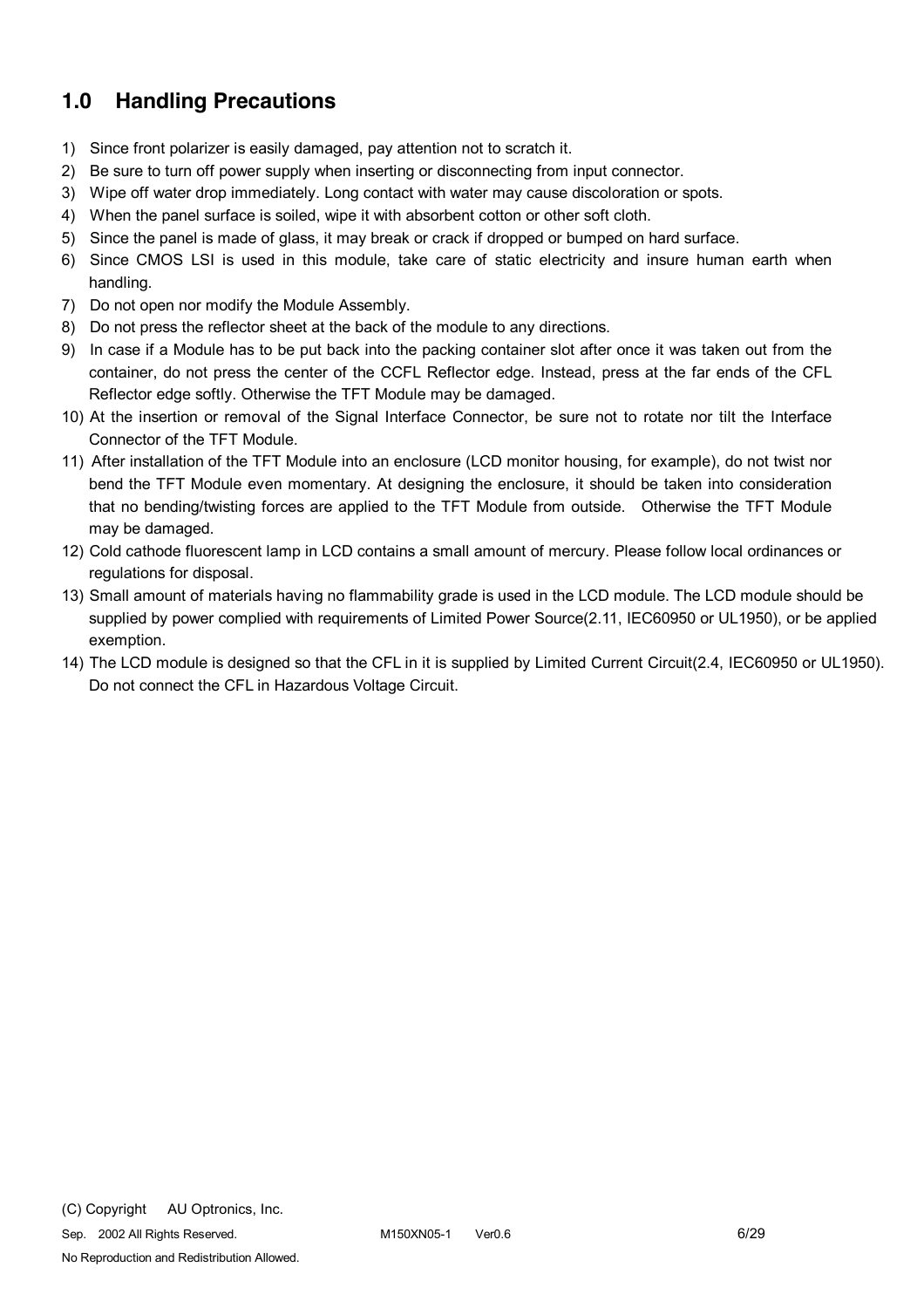# **2.0 General Description**

This specification applies to the 15.0 inch Color TFT-LCD Module M150XN05.

The display supports the XGA (1024(H) x 768(V)) screen format and 262,144 colors (RGB 6-bits data).

All input signals are 2 Channel TTL interface compatible.

This module does not contain an inverter card for backlight.

# **Features**

-XGA 1024(H) x 768(V) resolution

-2 CCFLs (Cold cathode Fluorescent Lamp)

-High contrast ratio, high aperture ratio

-Wide viewing angle

-High speed response

-Low power consumption

# **Application**

Desktop monitors

# **2.1 Display Characteristics**

The following items are characteristics summary on the table under 25  $°C$  condition:

| <b>ITEMS</b>                 | Unit                    | <b>SPECIFICATIONS</b>                         |
|------------------------------|-------------------------|-----------------------------------------------|
| Screen diagonal              | [mm]                    | 381 (15")                                     |
| Outline dimension            | [mm]                    | 326 x 249.0 x 12.05 typ.                      |
| Display Area                 | [mm]                    | 304.128 (H) x 228.096(38.1cm diagonal)        |
| Resolution                   |                         | 1024(R,G,B x 3) x 768                         |
| <b>Pixel Pitch</b>           | [mm]                    | $0.297 \times 0.297$                          |
| <b>Pixel Arrangement</b>     |                         | R.G.B. Vertical Stripe                        |
| Display Mode                 |                         | TN mode, Normally White                       |
| Typical white Luminance.     | [cd/m <sup>2</sup> ]    | 250nit (typ) @8mA (note 1)                    |
| <b>Brightness uniformity</b> |                         | 80% typ. (note 2)                             |
| Luminance uniformity         |                         | 1.7 max.(Note 3)                              |
| Crosstalk (at 60Hz)          |                         | $\overline{1.2}$ % max. (note 4)              |
| <b>Contrast Ratio</b>        |                         | $400:1$ typ.                                  |
| <b>Support Colors</b>        |                         | 262,144 colors (6-bit for R,G,B)              |
| Chromaticity(CIE1931)        |                         | 0.313                                         |
| White-x                      |                         |                                               |
| White-y                      |                         | 0.329                                         |
| <b>Color Gamut</b>           |                         | 60% typ., of NTSC coverage                    |
| Viewing angle                |                         | $CR=10$<br>60(left),60(right),40(up),60(down) |
| Response Time                | [msec]                  | 16ms typ. $(Tr + Tf)$                         |
| Nominal Input Voltage VDD    | [Volt]                  | $+3.3V$                                       |
| Power Consumption            | [Watt]                  | 12.7 (typ.) @8mA (All Black Pattern)          |
| (VDD line + CCFL line)       |                         |                                               |
| <b>Electrical Interface</b>  |                         | TTL 2 port                                    |
| Frame rate                   | [Hz]                    | 60Hz typ., 75Hz max.                          |
| Weight                       | [Grams]                 | 1100 typ.                                     |
| Mounting method              |                         | Side mounting                                 |
| Surface treatment            |                         | Anti-glare, hard coating (3H)                 |
| Temperature Range            |                         |                                               |
| Operating                    | $\mathsf{I}^{\circ}$ Cl | 0 to $+50$                                    |

(C) Copyright AU Optronics, Inc.

Sep. 2002 All Rights Reserved. M150XN05-1 Ver0.6 7/29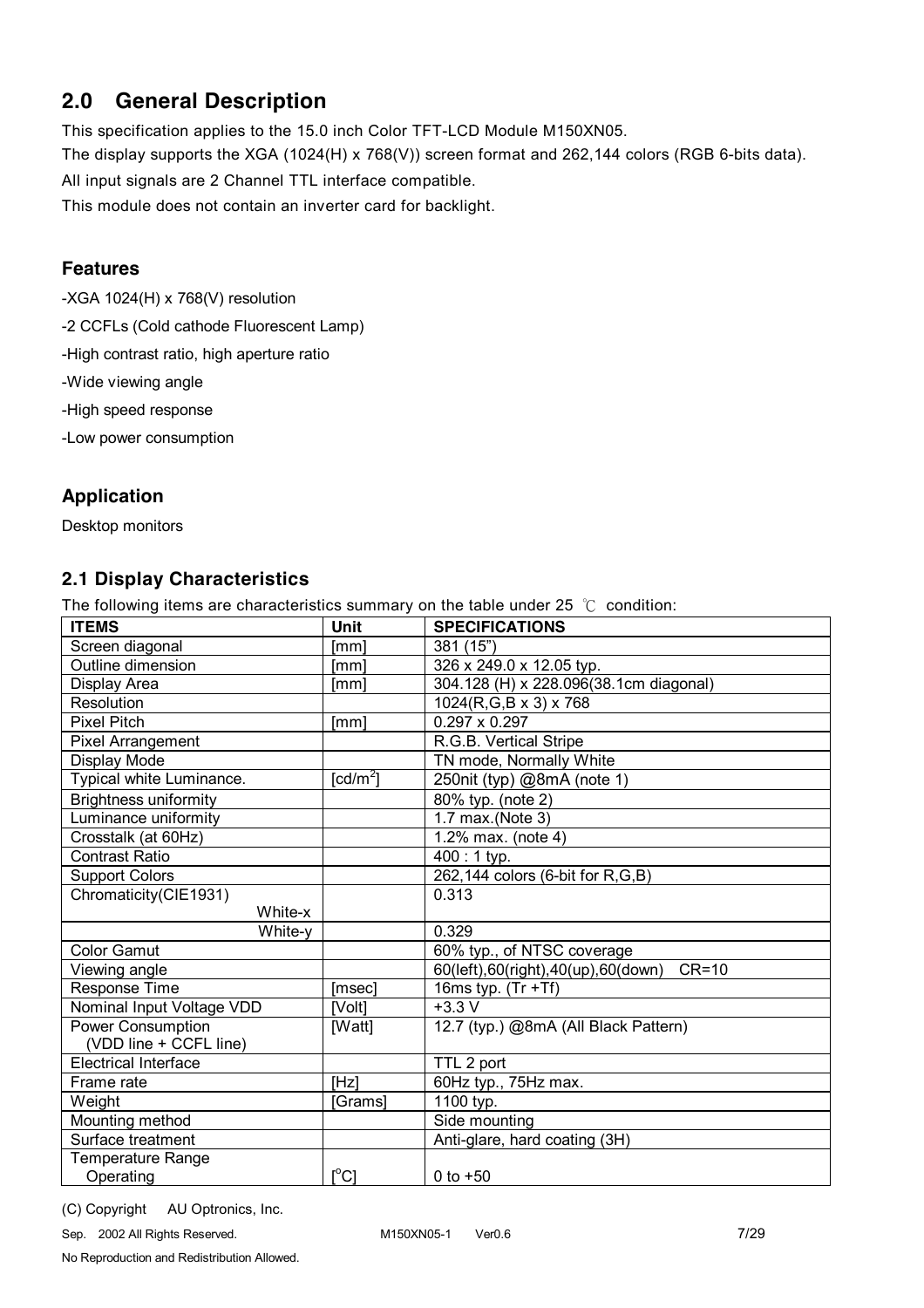

Note 1: Brightness is measured at the center point of brightness value with all pixels displaying white.



 Unit: percentage of dimension of display area

Note 2: Brightness uniformity of these 9 points is defined as below:

(Min. brightness / Max. brightness) x 100%

Note 3: TCO '99 Certification Requirements and test methods for environmental labeling of Display Report No. 2

(C) Copyright AU Optronics, Inc.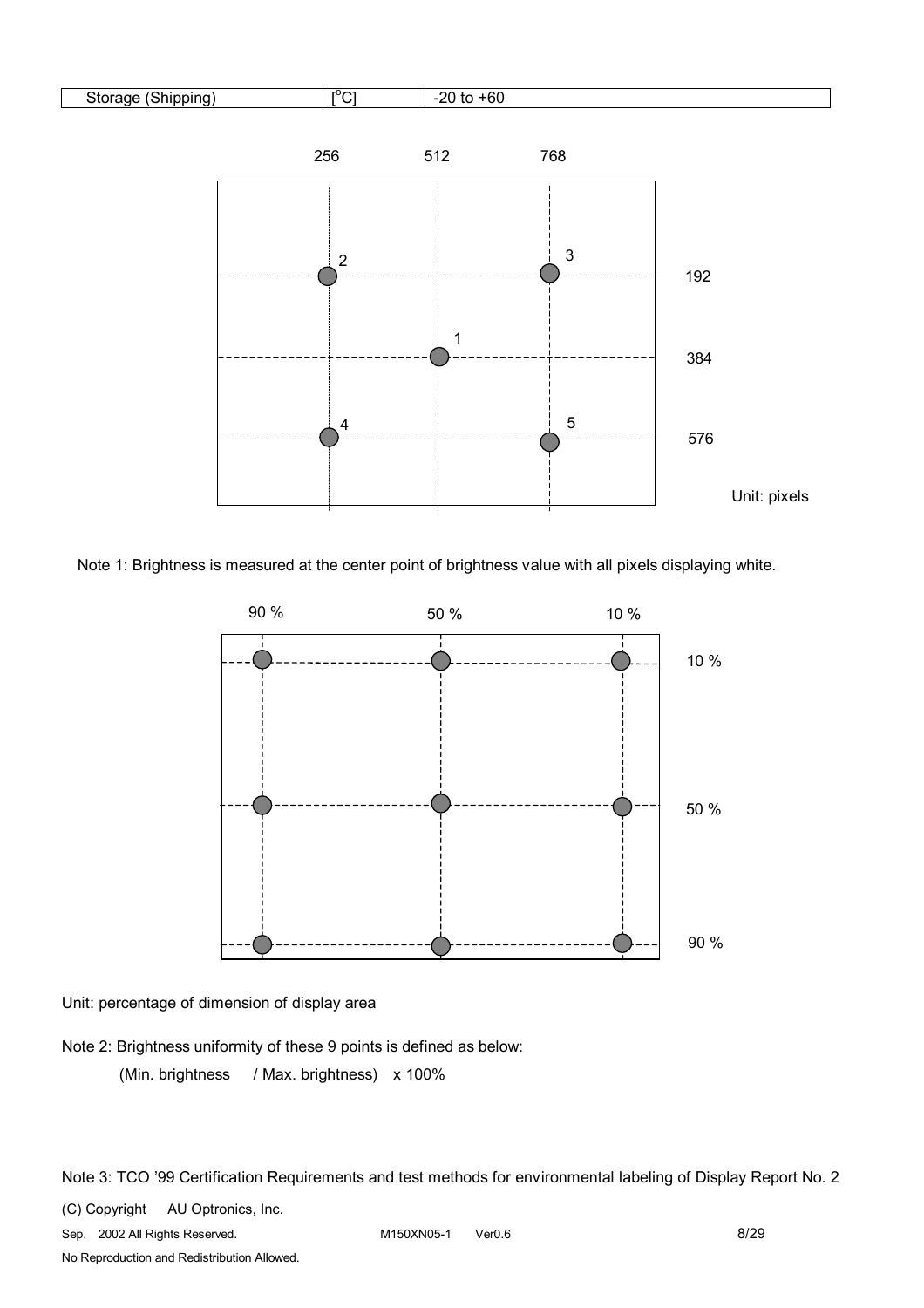defines Luminance uniformity as below:

((Lmax,+30deg. / Lmin,+30deg.) + (Lmax,-30deg. / Lmin,-30deg.)) / 2

TCO 99 certification requirements and test methods

1) Diagrammatic:





2) D is the diagonal of the screen in centimeters. And  $m_d$  is as follow.

 $m_d$ (cm)=D×1.5 with a minimum distance:  $m_d$ =50 cm

3) The measurement positions shall consist of an active white square of size 4 by 4 cm.

4)Measure  $L_{max+30}$  and  $L_{min+30}$  that are given as points L & R. And then rotated to an azimuth angle of -30 degrees and measure  $L_{\text{max} \rightarrow 30}$  and  $L_{\text{min} \rightarrow 30}$  again using the same procedure.

5)The variation in luminance ratio is calculated as the ratio:

$$
L_{R} = (( L_{\text{max'} + 30} / L_{\text{min'} + 30}) + (L_{\text{max'} - 30} / L_{\text{min'} - 30})) / 2 \leq 1.7
$$



(C) Copyright AU Optronics, Inc.

Sep. 2002 All Rights Reserved. M150XN05-1 Ver0.6 9/29

No Reproduction and Redistribution Allowed.

Effective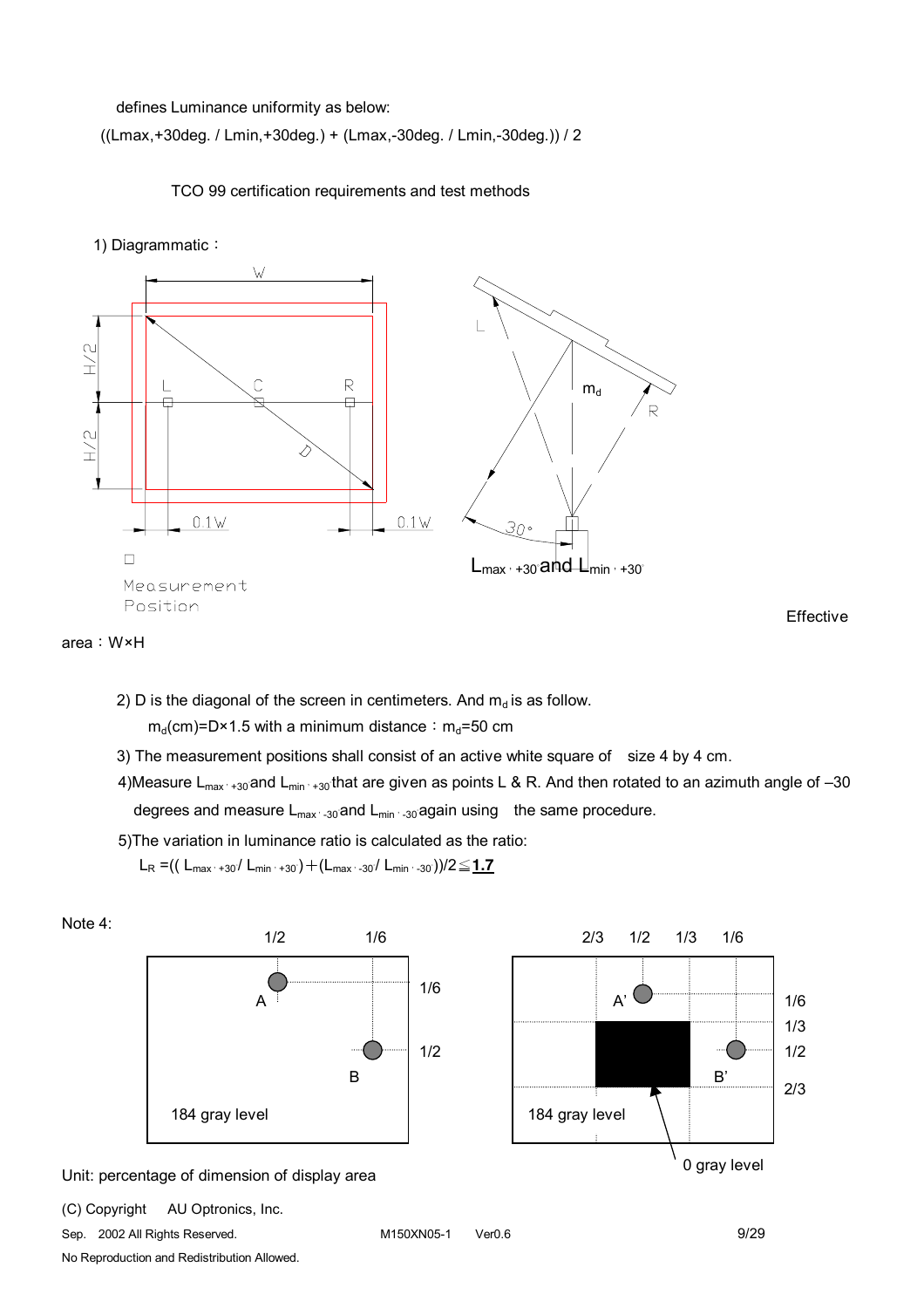$l L_A-L_{A'}$  l /  $L_A$  x 100%= 1.2% max.,  $L_A$  and  $L_B$  are brightness at location A and B  $l L_B-L_{B'}$  l /  $L_B$  x 100%= 1.2% max.,  $L_{A'}$  and  $L_{B'}$  are brightness at location A' and B'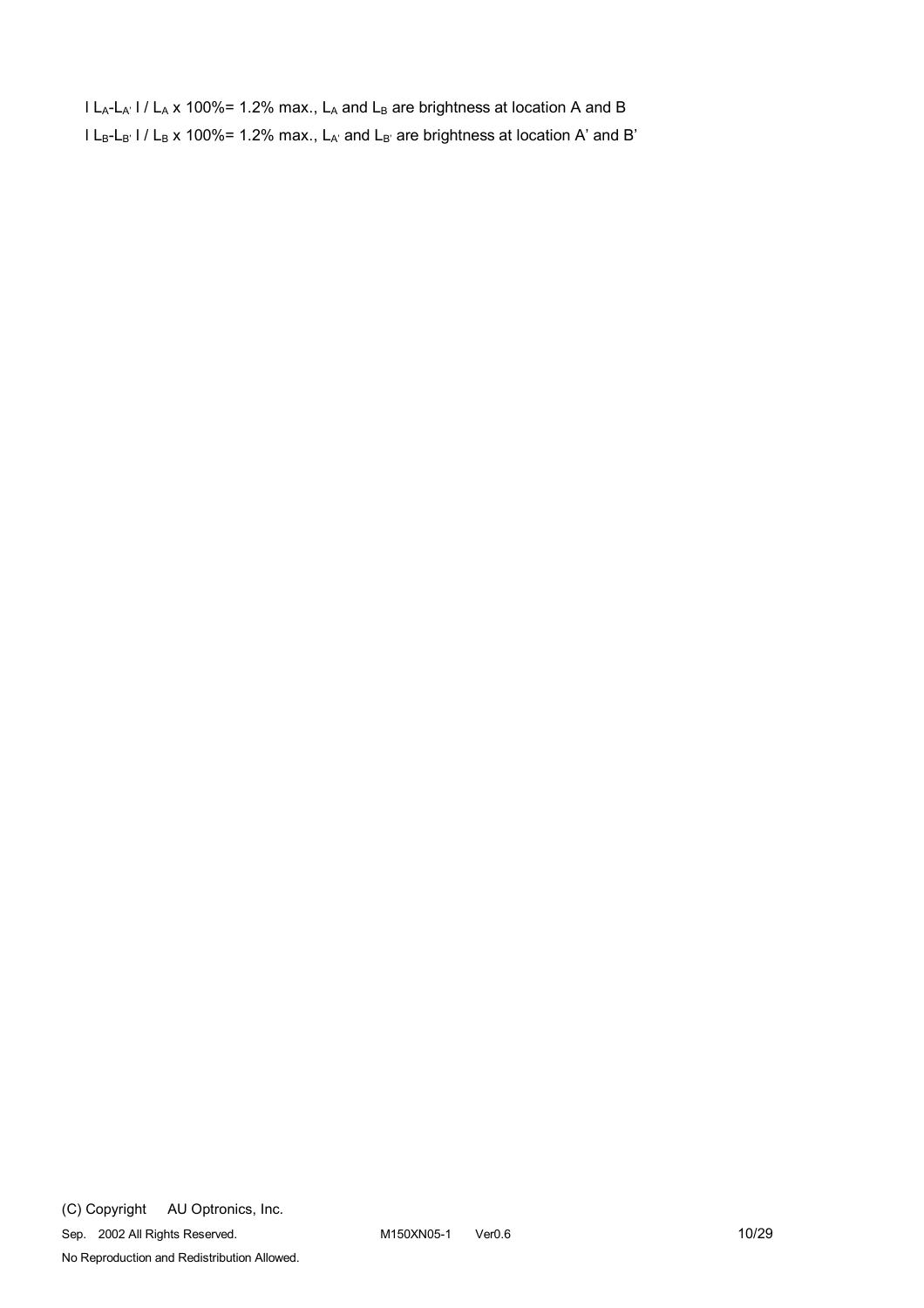### **2.2 Functional Block Diagram**

The following diagram shows the functional block of 15.0 inches Color TFT-LCD Module:

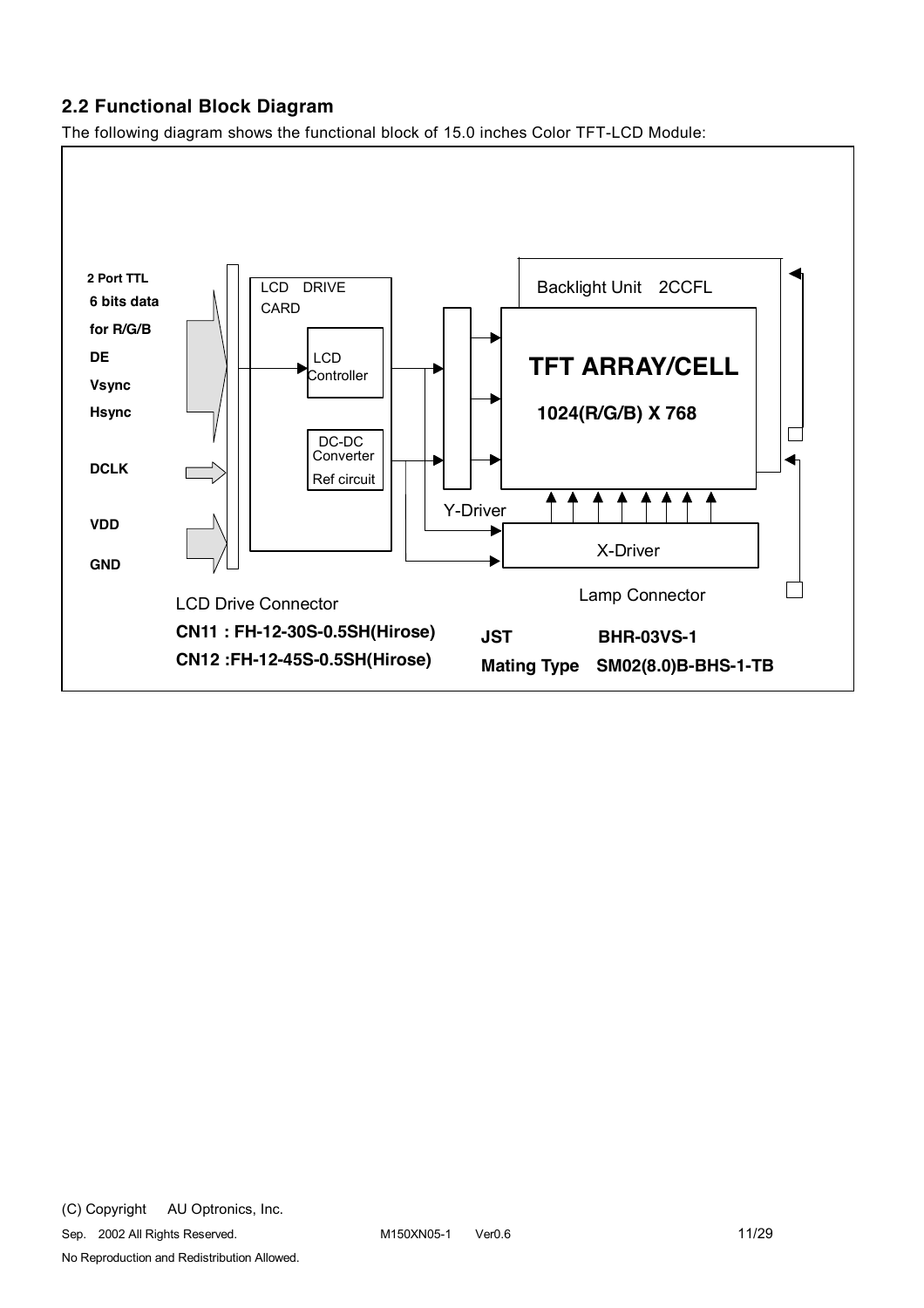# **3.0 Absolute Maximum Ratings**

| ັ<br><b>Item</b>             | Symbol      | Min    | Max          | Unit                                    | <b>Conditions</b> |
|------------------------------|-------------|--------|--------------|-----------------------------------------|-------------------|
| Logic/LCD Drive Voltage      | VDD         | $-0.3$ | $+3.6$       | [Volt]                                  |                   |
| Input Voltage of Signal      | Vin         | $-0.3$ | $VDD+0.3$    | [Volt]                                  |                   |
| <b>CCFL Current</b>          | <b>ICFL</b> | $-3.0$ | 9.0          | [mA] rms                                | Note 1            |
| <b>Operating Temperature</b> | <b>TOP</b>  | 0      | $+50$        | $\mathsf{I}^\circ\mathsf{C} \mathsf{I}$ | Note 2            |
| <b>Operating Humidity</b>    | <b>HOP</b>  | 20     | 85           | [%RH]                                   | Note 2            |
| Storage Temperature          | <b>TST</b>  | $-20$  | $+60$        | rºC1                                    | Note 2            |
| <b>Storage Humidity</b>      | <b>HST</b>  | 5      | 95           | [%RH]                                   | Note 2            |
| Vibration                    |             |        | $1.5/10-200$ | [G / Hz]                                |                   |
| Shock                        |             |        | 50/20        | G / ms]                                 | Half sine wave    |
| Assured Torque at Side Mount |             |        | 2.0          | [kgf.cm]                                |                   |
| Re-screw                     |             |        | 3            | Timesl                                  |                   |

Absolute maximum ratings of the module is as following:

**Note 1:To exceed 8.0mA,life time accelerate drop down and if to exceed 9.0mA has safety problem** 

**Note 2 : Maximum Wet-Bulb should be 39**℃ **and No condensation.**

### **Wet bulb temperature chart**

# **Relative Humidity %**

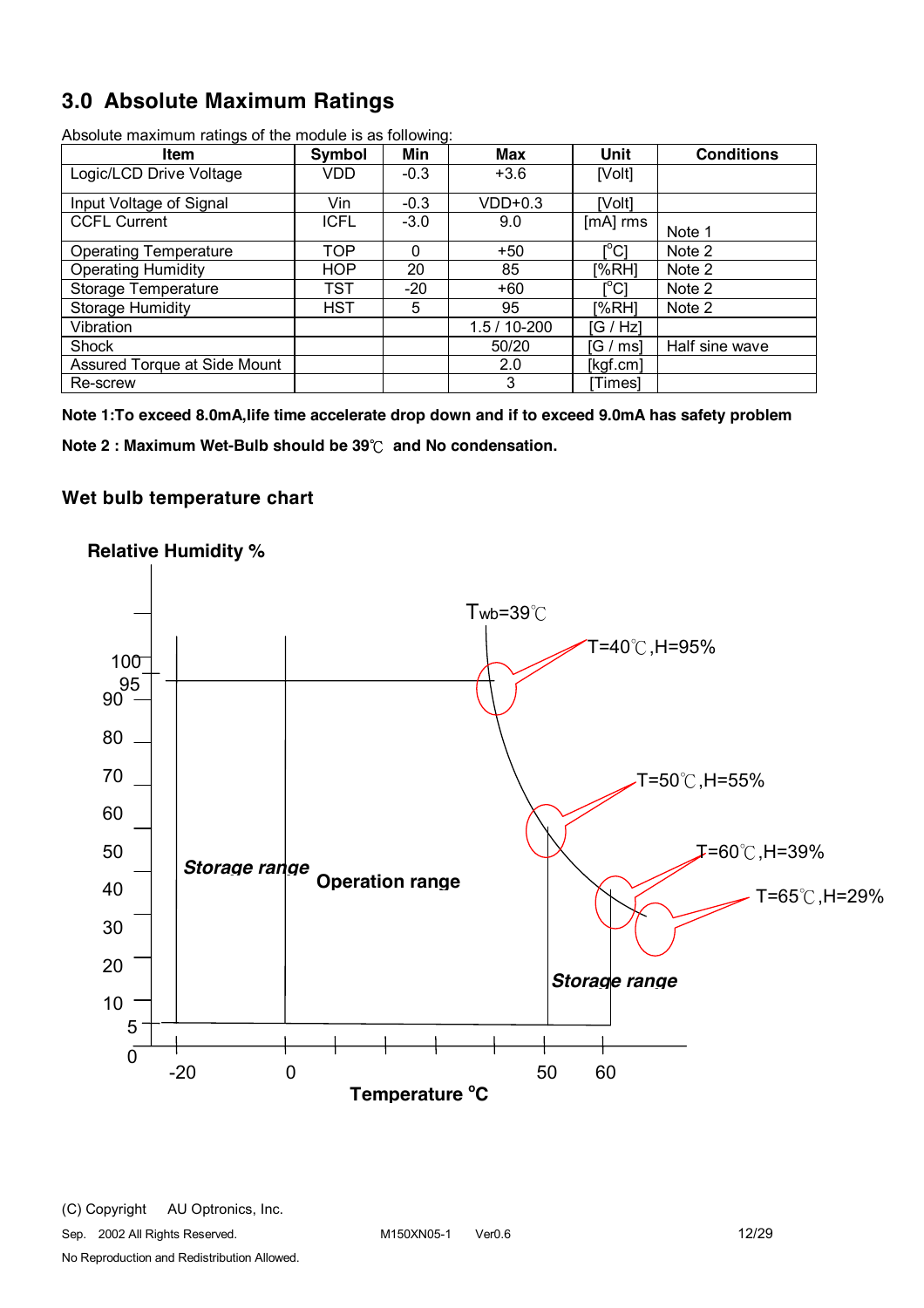# **4.0 Optical Characteristics**

The optical characteristics are measured under stable conditions at 25℃ (Room Temperature):

| Item                          | Unit                 | <b>Conditions</b>                           | Min.                     | Typ.  | Max.  |
|-------------------------------|----------------------|---------------------------------------------|--------------------------|-------|-------|
|                               |                      | Horizontal<br>(Right)                       | 50                       | 60    |       |
|                               | [degree]             | $CR = 10$<br>(Left)                         | 50                       | 60    |       |
| <b>Viewing Angle</b>          | [degree]             | Horizontal<br>(Right)                       | 60                       | 75    |       |
|                               |                      |                                             |                          |       |       |
|                               |                      | $CR = 5$<br>(Left)<br>Vertical<br>(Upper)   | 60                       | 75    |       |
|                               |                      |                                             | 30                       | 40    |       |
| CR: Contrast Ratio            | [degree]             | $CR = 10$<br>(Lower)                        | 50                       | 60    |       |
|                               | [degree]             | Vertical<br>(Upper)                         | 60                       | 70    |       |
|                               |                      | $CR = 5$<br>(Lower)                         | 65                       | 75    |       |
| Contrast ratio                |                      | Normal Direction                            | 300                      | 400   |       |
| Response Time(Note 1)         | [msec]               | Raising Time Ton<br>$(10\% - 90\%)$         | $\overline{\phantom{0}}$ | 4     | 6     |
|                               | [msec]               | <b>Falling Time Toff</b><br>$(90\% - 10\%)$ | $\overline{\phantom{0}}$ | 12    | 17    |
|                               | [msec]               | Raising + Falling                           |                          | 16    | 23    |
| Color / Chromaticity          |                      | Red x                                       | 0.587                    | 0.617 | 0.647 |
| Coordinates (CIE)             |                      | Red y                                       | 0.317                    | 0.347 | 0.377 |
|                               |                      | Green x                                     | 0.260                    | 0.290 | 0.320 |
|                               |                      | Green y                                     | 0.563                    | 0.593 | 0.623 |
|                               |                      | Blue x                                      | 0.118                    | 0.148 | 0.178 |
|                               |                      | Blue y                                      | 0.070                    | 0.100 | 0.130 |
| Color Coordinates (CIE) White |                      | White x                                     | 0.283                    | 0.313 | 0.343 |
|                               |                      | White y                                     | 0.299                    | 0.329 | 0.359 |
| <b>Brightness Uniformity</b>  | [%]                  |                                             | 75                       | 80    |       |
| White Luminance at CCFL 8.0mA | [cd/m <sup>2</sup> ] |                                             | 200                      | 250   |       |
| White Luminance at CCFL 6.5mA |                      |                                             | 170                      | 200   |       |
| Crosstalk (in 60Hz)           | [%]                  |                                             |                          |       | 1.2   |

Note 1: Definition of Response time:

The output signals of photodetector are measured when the input signals are changed from " Black" to " White" (falling time), and from "White" to " Black" (rising time), respectively. The response time interval between the 10% and 90% of amplitudes. Refer to figure as below.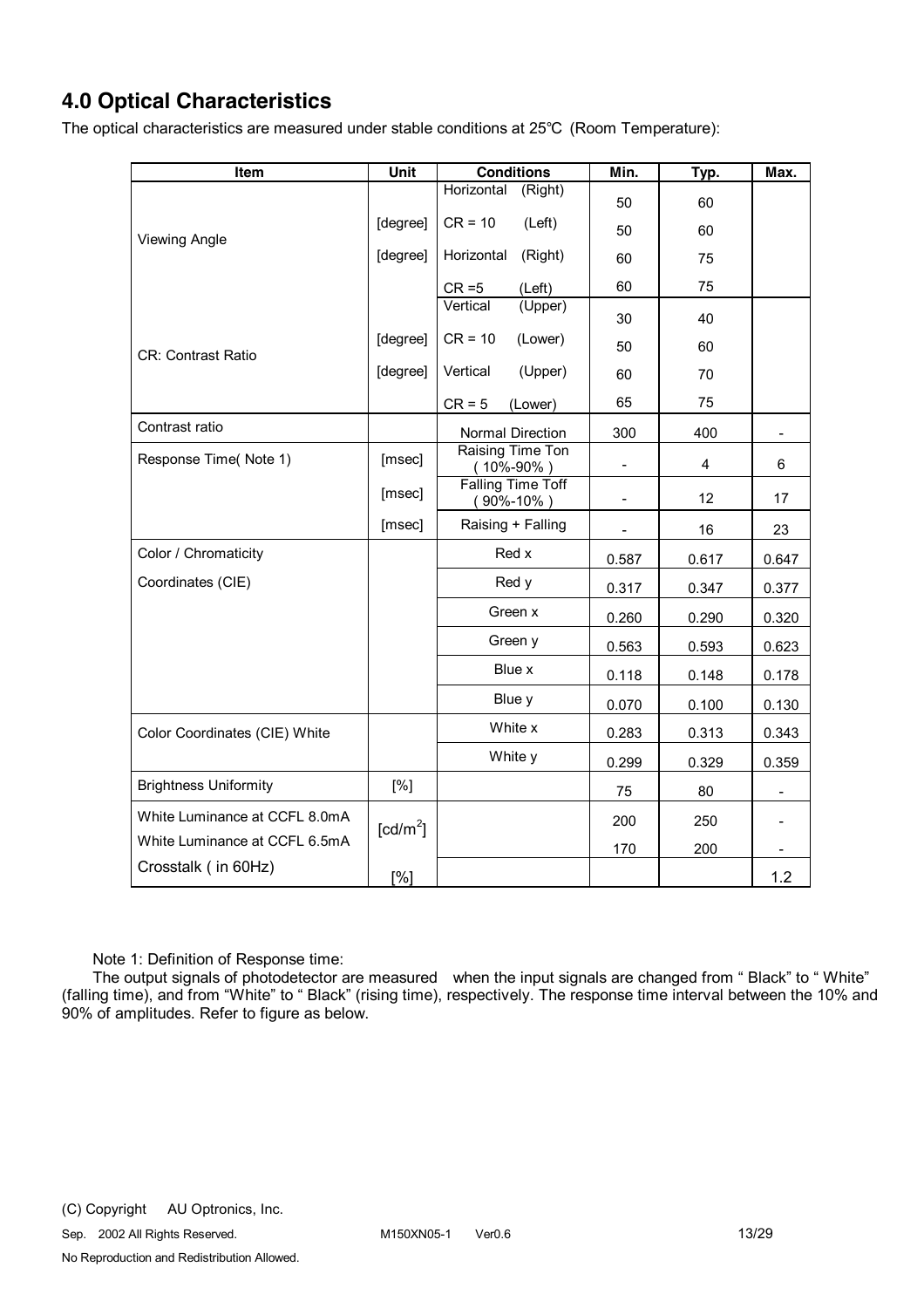

# **5.0 Signal Interface**

### **5.1 Module Interface Connectors**

Physical interface is described as for the connector on module.

These connectors are capable of accommodating the following signals and will be following components

| <b>Connector Name</b>     | Interface Connector            |
|---------------------------|--------------------------------|
| <b>Manufacturer</b>       | Hirose or compatible           |
| <b>Type / Part Number</b> | CN11: FH-12-30S-0.5SH (Hirose) |
|                           | CN12: FH-12-45S-0.5SH (Hirose) |

# **5.2 Module Connector Pin Configuration**

| CN11: FH-12-30S-0.5SH (Hirose) |                 | CN12: FH-12-45S-0.5SH (Hirose) |         |                 |                    |
|--------------------------------|-----------------|--------------------------------|---------|-----------------|--------------------|
|                                | Pin No. Symbol  | <b>Description</b>             | Pin No. | <b>Symbol</b>   | <b>Description</b> |
|                                | <b>GND</b>      | ground                         |         | <b>GND</b>      | ground             |
| 2                              | BE <sub>5</sub> | Blue even data(MSB)            | 2       | CLK             | Data clock         |
| 3                              | BE4             | Blue even data                 | 3       | GND             | ground             |
| 4                              | BE <sub>3</sub> | Blue even data                 | 4       | DENA            | Data enable        |
| 5                              | BE <sub>2</sub> | Blue even data                 | 5       | GND             | ground             |
| 6                              | <b>GND</b>      | ground                         | 6       | VD              | Vertical<br>sync   |
| 7                              | BE <sub>1</sub> | Blue even data                 | 7       | GND             | ground             |
| 8                              | BE0             | Blue even data(LSB)            | 8       | HD              | Horizontal sync    |
| 9                              | <b>NC</b>       | Reserve                        | 9       | <b>GND</b>      | ground             |
| 10                             | <b>NC</b>       | Reserve                        | 10      | GND             | ground             |
| 11                             | <b>GND</b>      | ground                         | 11      | GND             | ground             |
| 12                             | GE <sub>5</sub> | Green even data(MSB)           | 12      | BO <sub>5</sub> | Blue odd data(MSB) |
| 13                             | GE4             | Green even data                | 13      | BO <sub>4</sub> | Blue odd data      |
| 14                             | GE3             | Green even data                | 14      | BO <sub>3</sub> | Blue odd data      |
| 15                             | GE2             | Green even data                | 15      | BO <sub>2</sub> | Blue odd data      |

(C) Copyright AU Optronics, Inc.

Sep. 2002 All Rights Reserved. 14/29 M150XN05-1 Ver0.6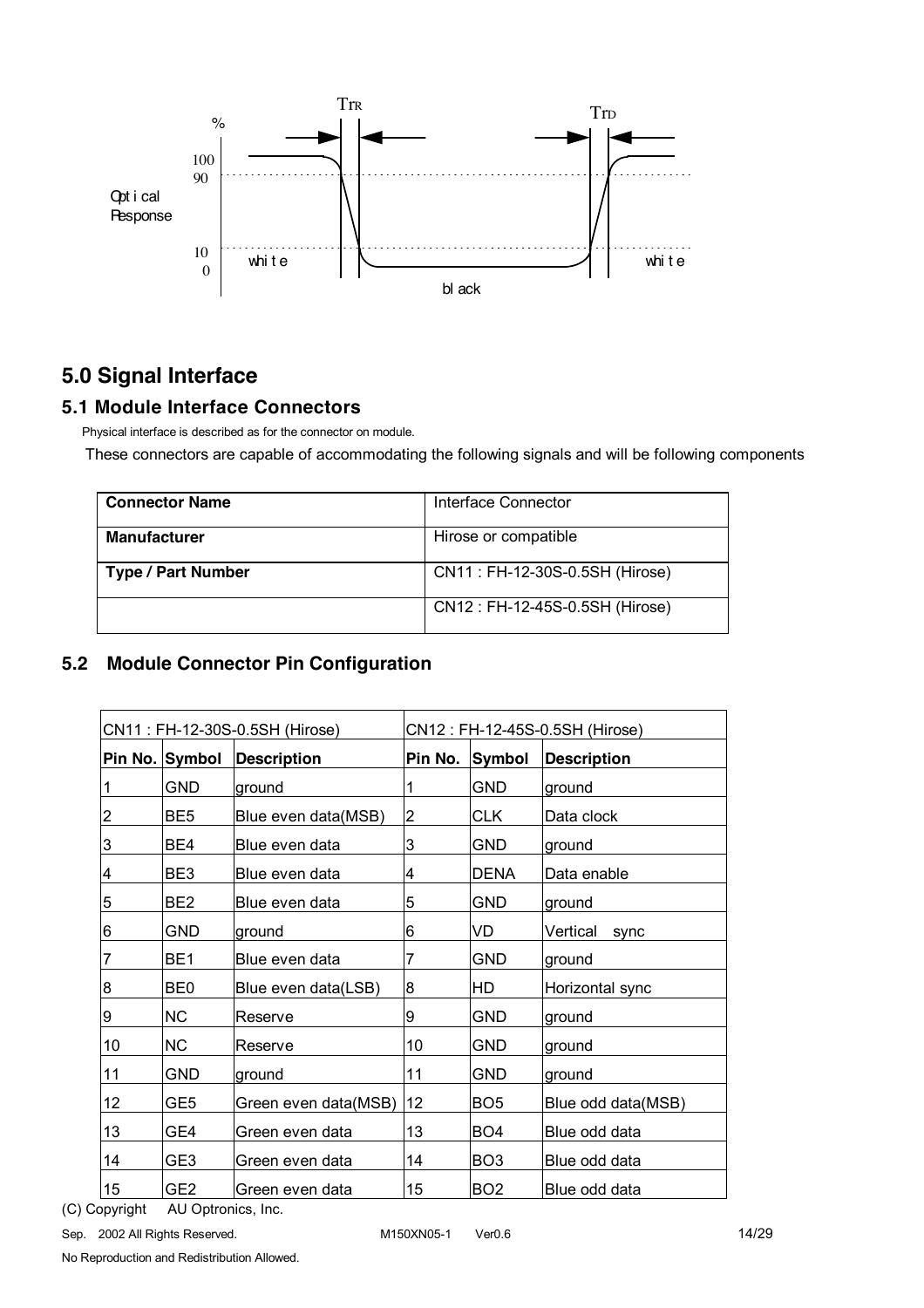| 16 | <b>GND</b>      | ground               | 16 | <b>GND</b>      | ground              |
|----|-----------------|----------------------|----|-----------------|---------------------|
| 17 | GE1             | Green even data      | 17 | BO <sub>1</sub> | Blue odd data       |
| 18 | GE <sub>0</sub> | Green even data(LSB) | 18 | BO <sub>0</sub> | Blue odd data(LSB)  |
| 19 | <b>NC</b>       | Reserve              | 19 | <b>NC</b>       | Reserve             |
| 20 | <b>NC</b>       | Reserve              | 20 | <b>NC</b>       | Reserve             |
| 21 | <b>GND</b>      | ground               | 21 | <b>GND</b>      | ground              |
| 22 | RE <sub>5</sub> | Red even data(MSB)   | 22 | GO <sub>5</sub> | Green odd data(MSB) |
| 23 | RE4             | Red even data        | 23 | GO4             | Green odd data      |
| 24 | RE3             | Red even data        | 24 | GO3             | Green odd data      |
| 25 | RE <sub>2</sub> | Red even data        | 25 | GO2             | Green odd data      |
| 26 | <b>GND</b>      | ground               | 26 | <b>GND</b>      | ground              |
| 27 | RE1             | Red even data        | 27 | GO1             | Green odd data      |
| 28 | RE <sub>0</sub> | Red even data(LSB)   | 28 | GO <sub>0</sub> | Green odd data(LSB) |
| 29 | <b>NC</b>       | Reserve              | 29 | <b>NC</b>       | Reserve             |
| 30 | <b>NC</b>       | Reserve              | 30 | <b>NC</b>       | Reserve             |
|    |                 |                      | 31 | <b>GND</b>      | ground              |
|    |                 |                      | 32 | RO <sub>5</sub> | Red odd data(MSB)   |
|    |                 |                      | 33 | RO <sub>4</sub> | Red odd data        |
|    |                 |                      | 34 | RO <sub>3</sub> | Red odd data        |
|    |                 |                      | 35 | RO <sub>2</sub> | Red odd data        |
|    |                 |                      | 36 | <b>GND</b>      | ground              |
|    |                 |                      | 37 | RO <sub>1</sub> | Red odd data        |
|    |                 |                      | 38 | RO <sub>0</sub> | Red odd data(LSB)   |
|    |                 |                      | 39 | <b>NC</b>       | Reserve             |
|    |                 |                      | 40 | <b>NC</b>       | Reserve             |
|    |                 |                      | 41 | VCC             | Power input +3.3V   |
|    |                 |                      | 42 | <b>VCC</b>      | Power input +3.3V   |
|    |                 |                      | 43 | <b>VCC</b>      | Power input +3.3V   |
|    |                 |                      | 44 | NC              | Reserve             |
|    |                 |                      | 45 | <b>NC</b>       | Reserve             |

# **5.3 Backlight Connectors**

| <b>Connector Name / Designation</b> | For Lamp Connector  |
|-------------------------------------|---------------------|
| <b>Manufacturer</b>                 | JST or compatible   |
| <b>Type / Part Number</b>           | <b>BHR-03VS-1</b>   |
| <b>Mating Type / Part Number</b>    | SM02(8.0)B-BHS-1-TB |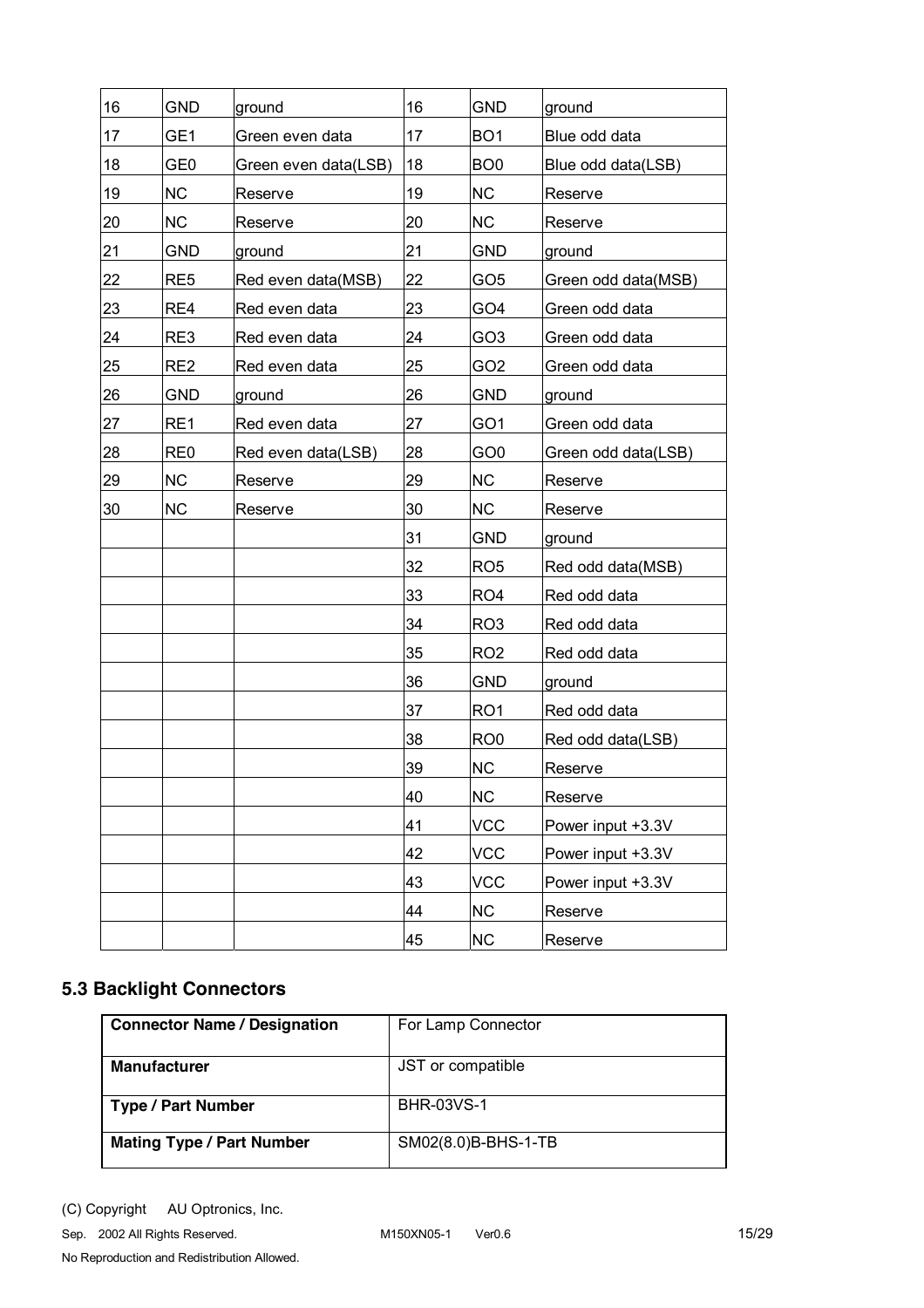### **5.4 Backlight Connector Pin Configuration**

| Pin | Symbol    | <b>Description</b>   |
|-----|-----------|----------------------|
|     | HV        | Lamp High Voltage    |
| 12  | <b>NC</b> | <b>No connection</b> |
| 13  | N.        | Ground               |

- $\triangleleft$  Cable length: 150 +- 5 mm
- ◆ Connector-output position: right side(front view)
- ♦ Lamp assy design shall be easy for replacement and repair.

### **5.5 Signal Electrical Characteristics**

Each signal characteristics are as follows;

| Item                           | Symbol | Min                      | Typ    | <b>Max</b> | Unit |
|--------------------------------|--------|--------------------------|--------|------------|------|
| <b>LCD Drive</b><br>voltage    | VDD    | $+3.0$                   | $+3.3$ | $+3.6$     | [V]  |
| "High" input signal<br>voltage | Vih    | 2.0                      |        |            | [V]  |
| "Low" input signal<br>voltage  | Vil    | $\overline{\phantom{0}}$ |        | 0.8        | [V]  |

### **5.6 Interface Timings Characteristics**

| Signal          | <b>Item</b>                   | Symbol       | <b>MIN</b>     | <b>TYP</b> | <b>MAX</b>               | <b>Unit</b>  |
|-----------------|-------------------------------|--------------|----------------|------------|--------------------------|--------------|
| <b>DCLK</b>     | Frequency                     | 1/TDCLK      |                | 32.5       | 40.0                     | <b>MHz</b>   |
|                 | Period                        | <b>TDCLK</b> | 25             | 30.8       | Ē,                       | ns           |
|                 | High time                     | <b>TCH</b>   | 0.4            | 0.5        | 0.6                      | <b>TDCLK</b> |
|                 | Low time                      | <b>TCL</b>   | 0.4            | 0.5        | 0.6                      | <b>TDCLK</b> |
| <b>DATA</b>     | Setup time                    | <b>TDS</b>   | 3              | Ξ.         |                          | ns           |
|                 | Hold time                     | <b>TDH</b>   | 1              |            |                          | ns           |
| Data Enable     | Setup time                    | <b>TES</b>   | 3              | Ξ.         | $\overline{\phantom{a}}$ | ns           |
|                 | Hold time                     | <b>TEH</b>   |                |            |                          | ns           |
| Horizontal sync | Frequency                     | 1/TH         |                | 48         | 60                       | <b>KHz</b>   |
|                 | Pulse width                   | <b>THP</b>   | $\overline{2}$ | 68         | $\overline{\phantom{a}}$ | <b>TDCLK</b> |
| Horizontal      | Back-porch                    | <b>THB</b>   |                | 80         |                          | <b>TDCLK</b> |
| Signal          | Display period                | <b>THD</b>   | 512            | 512        | 512                      | <b>TDCLK</b> |
|                 | Front-porch                   | <b>THF</b>   | $\Omega$       | 12         | $\overline{\phantom{0}}$ | <b>TDCLK</b> |
|                 | H total                       | TH           | 600            | 672        |                          |              |
| Vertical sync   | Frequency                     | 1/TV         |                | 60         | 75                       | Hz           |
|                 | Pulse width                   | <b>TVP</b>   | 1              | 6          |                          | TН           |
| Vertical        | Back-porch                    | <b>TVB</b>   | 7              | 29         | 64                       | TH           |
| Signal          | Display period                | <b>TVD</b>   | 768            | 768        | 768                      | <b>TH</b>    |
|                 | Front-porch                   | <b>TVF</b>   | 1              | 3          |                          | TH           |
|                 | Vsync period +<br>Vback-porch | TVP+TVB      | 8              |            | 64                       |              |

### **5.7 Interface Timing Definition**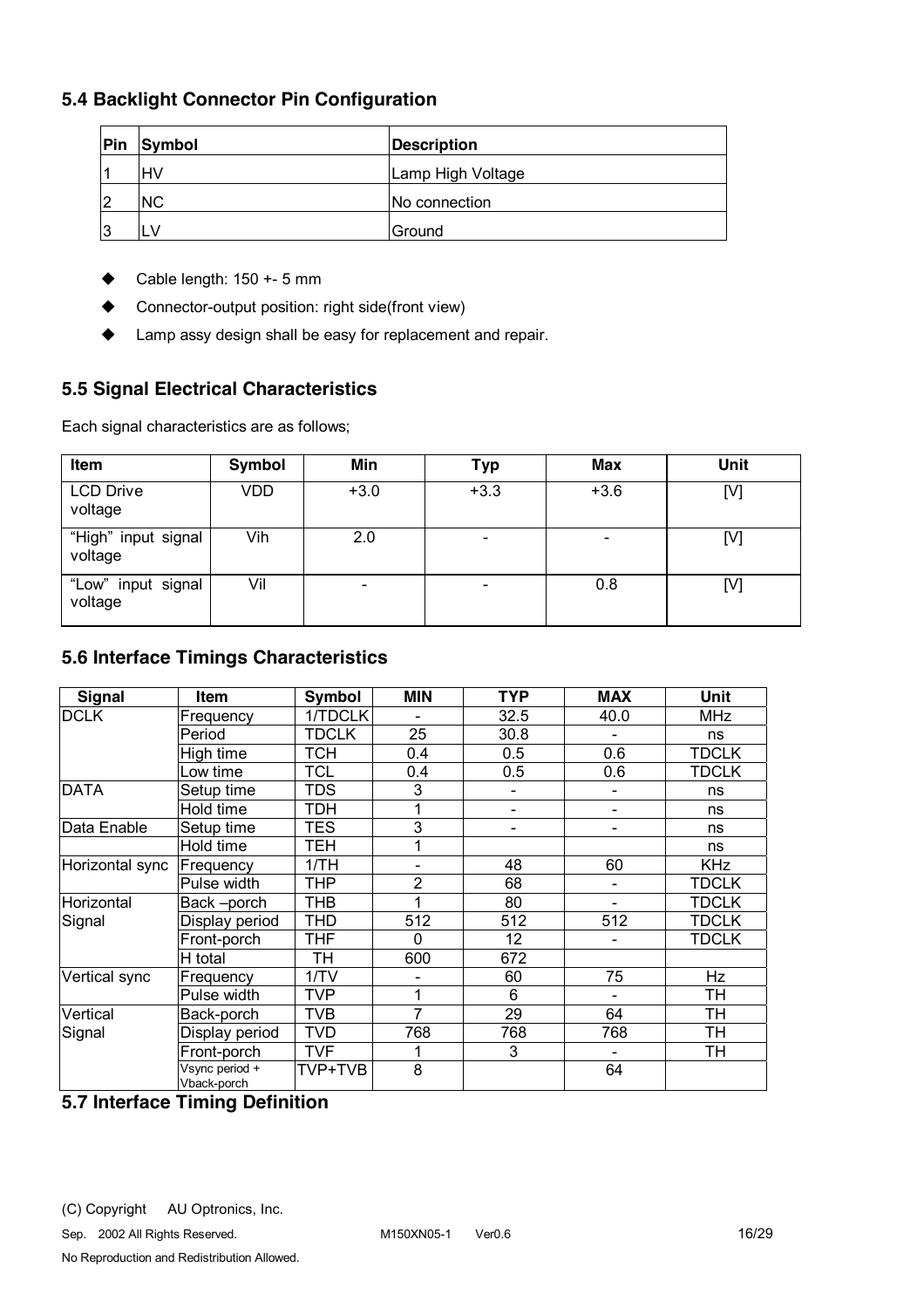

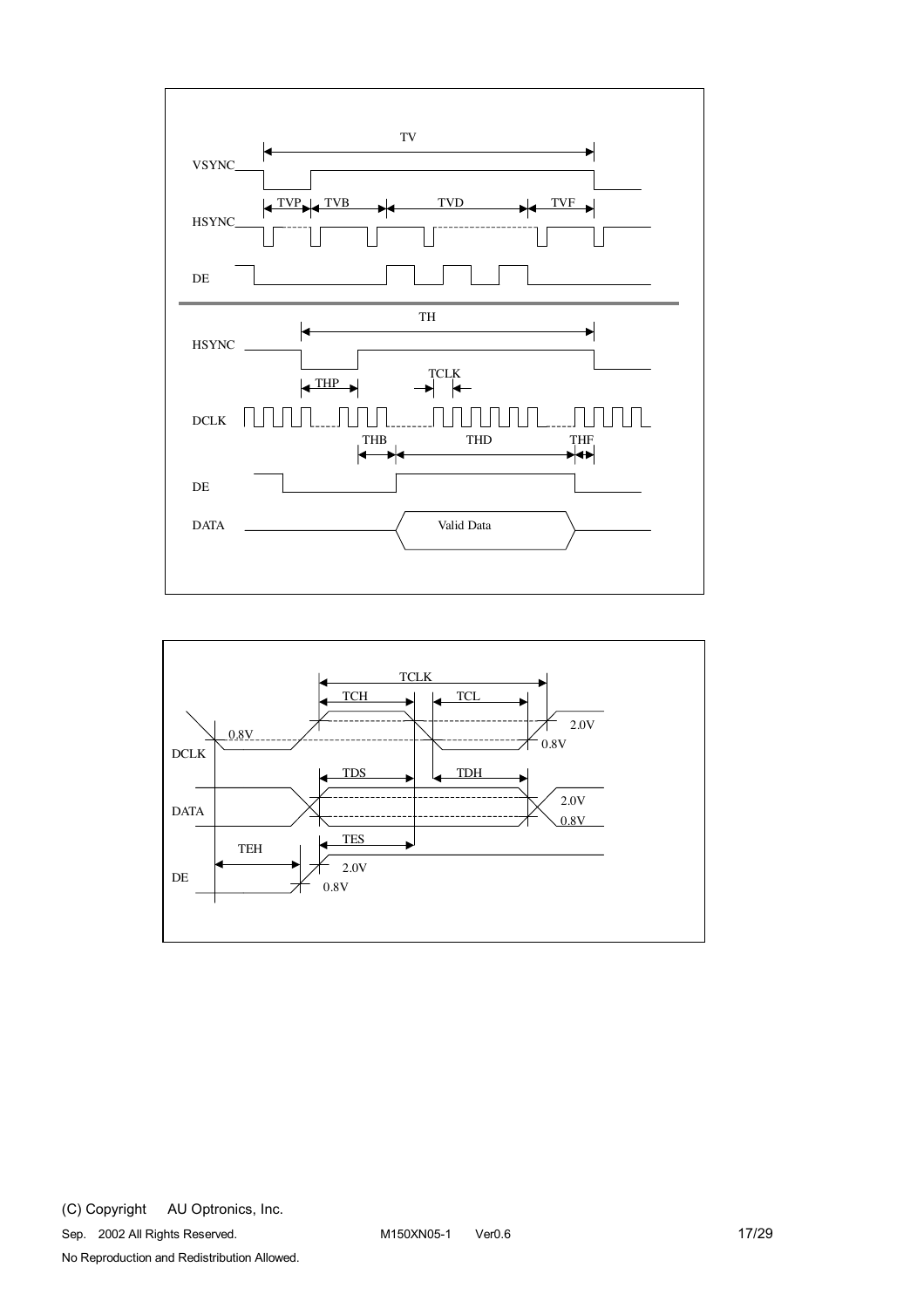# **6.0 Pixel format image**

Following figure shows the relationship of the input signals and LCD pixel format.

#### Odd : RO0~RO5,GO0~GO5,BO0~BO5

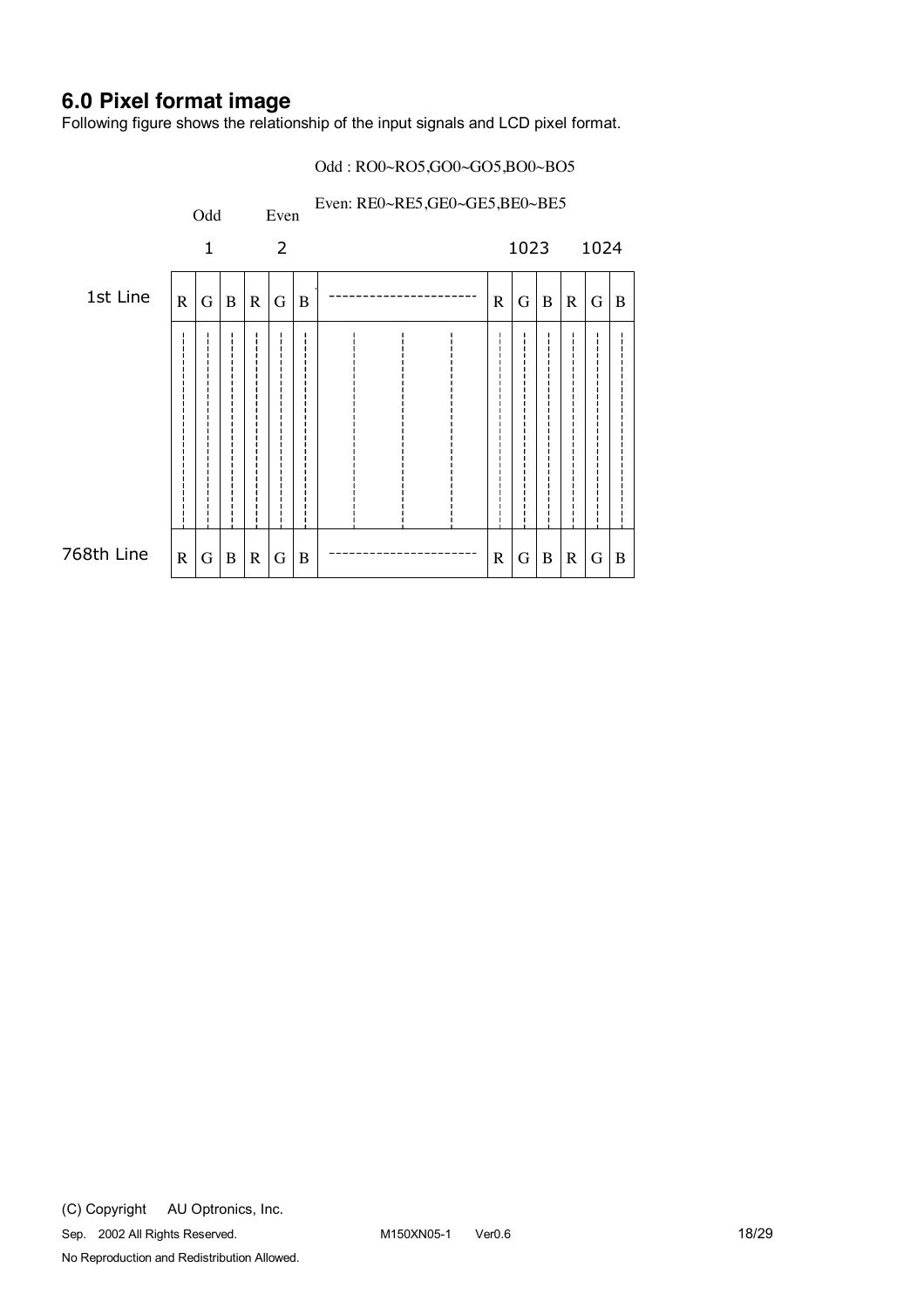# **7.0 Power Consumption**

Input power specifications are as follows;

| Symbol       | <b>Parameter</b>                                     | Min | <b>Typ</b> | Max  | <b>Units</b> | <b>Condition</b>            |
|--------------|------------------------------------------------------|-----|------------|------|--------------|-----------------------------|
| <b>VDD</b>   | <b>LCD Drive Voltage</b>                             | 3.0 | 3.3        | 3.6  | [V]          |                             |
| <b>IDD</b>   | <b>LCD Drive Current</b>                             |     | 1000       | 1150 | [mA]         | VDD=3.3v, All Black Pattern |
| <b>PDD</b>   | LCD Drive power<br>consumption                       |     | 3.3        | 3.8  | [Watt]       | VDD=3.3v, All Black Pattern |
| <b>VDDns</b> | Allowable<br><b>LCD Drive Ripple</b><br><b>Noise</b> |     |            | 100  | [mV]<br>p-p  |                             |

# **8.0 Power ON/OFF Sequence**

VDD power and lamp on/off sequence is as follows. Interface signals are also shown in the chart.

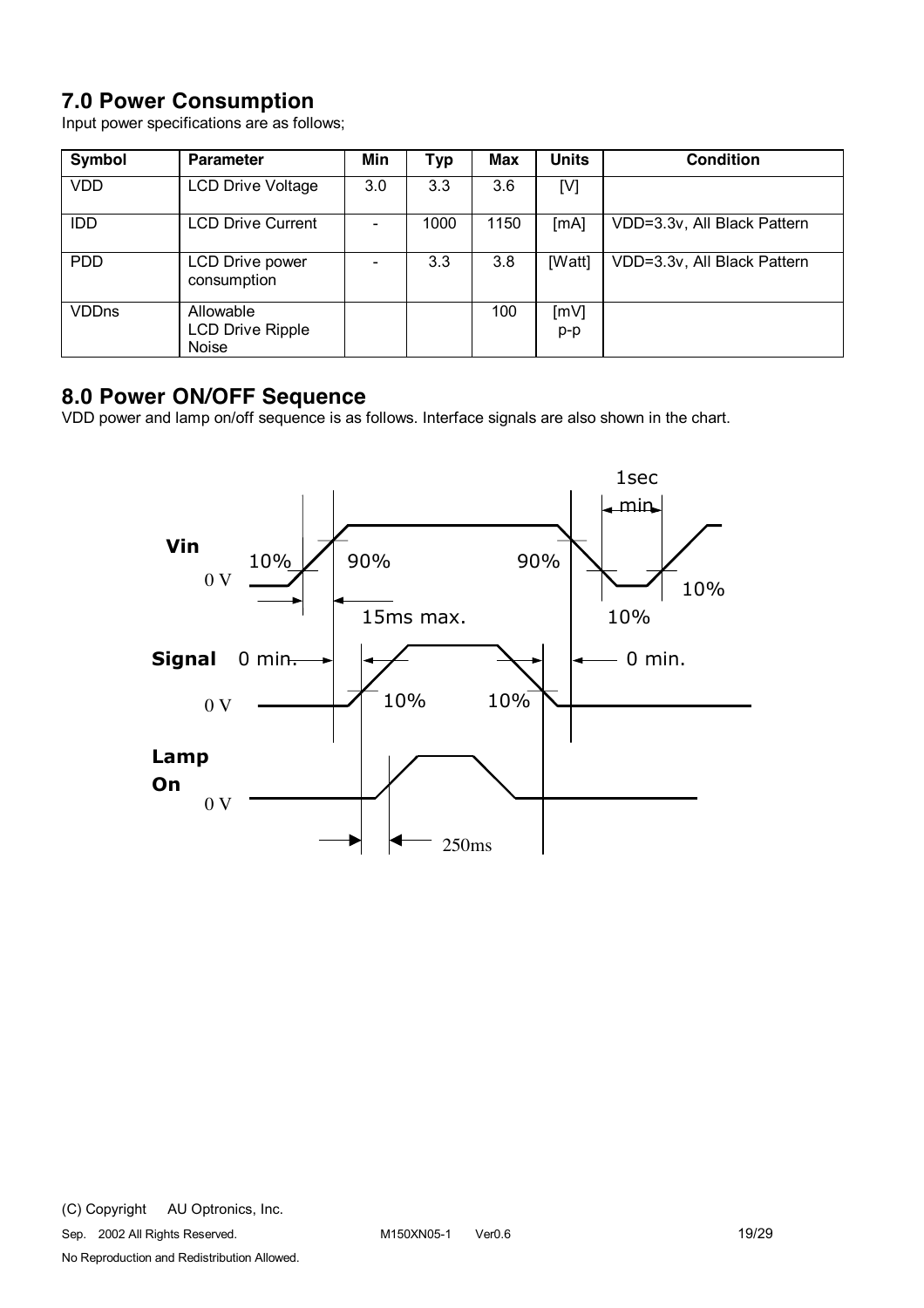# **9.0 Backlight Characteristics**

### **9.1 Signal for Lamp connector**

| Pin # | signal Name       |
|-------|-------------------|
|       | Lamp High Voltage |
|       | No connection     |
| 3     | Ground            |

### **9.2 Parameter guide line for CCFL Inverter**

| <b>Symble</b>   | <b>Parameter</b>                                               | <b>Min</b> | <b>Typ</b> | Max  | <b>Units</b>  | <b>Condition</b>             |
|-----------------|----------------------------------------------------------------|------------|------------|------|---------------|------------------------------|
| <b>IRCFL</b>    | CCFL operation range                                           | 3.0        | 8.0        | 8.5  | [mA]<br>rms   | $(Ta=25^{\circ}C)$<br>Note 4 |
| <b>ICFL</b>     | <b>CCFL Inrush current</b>                                     |            |            | 20   | [mA]          |                              |
| fCFL            | <b>CCFL Frequency</b>                                          | 40         | 55         | 80   | [KHz]         | $(Ta=25^{\circ}C)$<br>Note 1 |
| <b>ViCFL</b>    | <b>CCFL Ignition Voltage</b>                                   |            |            |      | [Volt]        | $25^{\circ}$ C)<br>$(Ta=$    |
| $(25^{\circ}C)$ |                                                                | 1000       |            |      | rms           | Note 3                       |
| (reference)     |                                                                |            |            |      |               |                              |
| <b>ViCFL</b>    | <b>CCFL Ignition Voltage</b>                                   |            |            |      | [Volt]        | $0^{\circ}$ C)<br>$(Ta=$     |
| $(0^{\circ}C)$  |                                                                | 1300       |            |      | rms           | Note 3                       |
| (reference)     |                                                                |            |            |      |               |                              |
| <b>VCFL</b>     | <b>CCFL Discharge Voltage</b><br>(Reference)                   |            | 590        | 650  | [Volt]<br>rms | $(Ta=25^{\circ}C)$<br>Note 2 |
| <b>PCFL</b>     | <b>CCFL Power consumption</b><br>@ 8mA (excluding<br>inverter) |            | 9.4        | 10.4 | [Watt]        | $(Ta=25^{\circ}C)$<br>Note 2 |

Note 1: CCFL Frequency should be carefully determined to avoid interference between inverter and TFT LCD Note 2: Calculator value for reference (IRCFL×VCFLx2=PCFL)

- Note 3: CCFL inverter should be able to give out a power that has a generating capacity of over 1300 voltage. Lamp units need 1300 voltage minimum for ignition
- Note 4: CCFL life time 30,000hr at 8mA,it's defined as when the brightness is reduced by half. To exceed 8.0mA,life time accelerate drop down.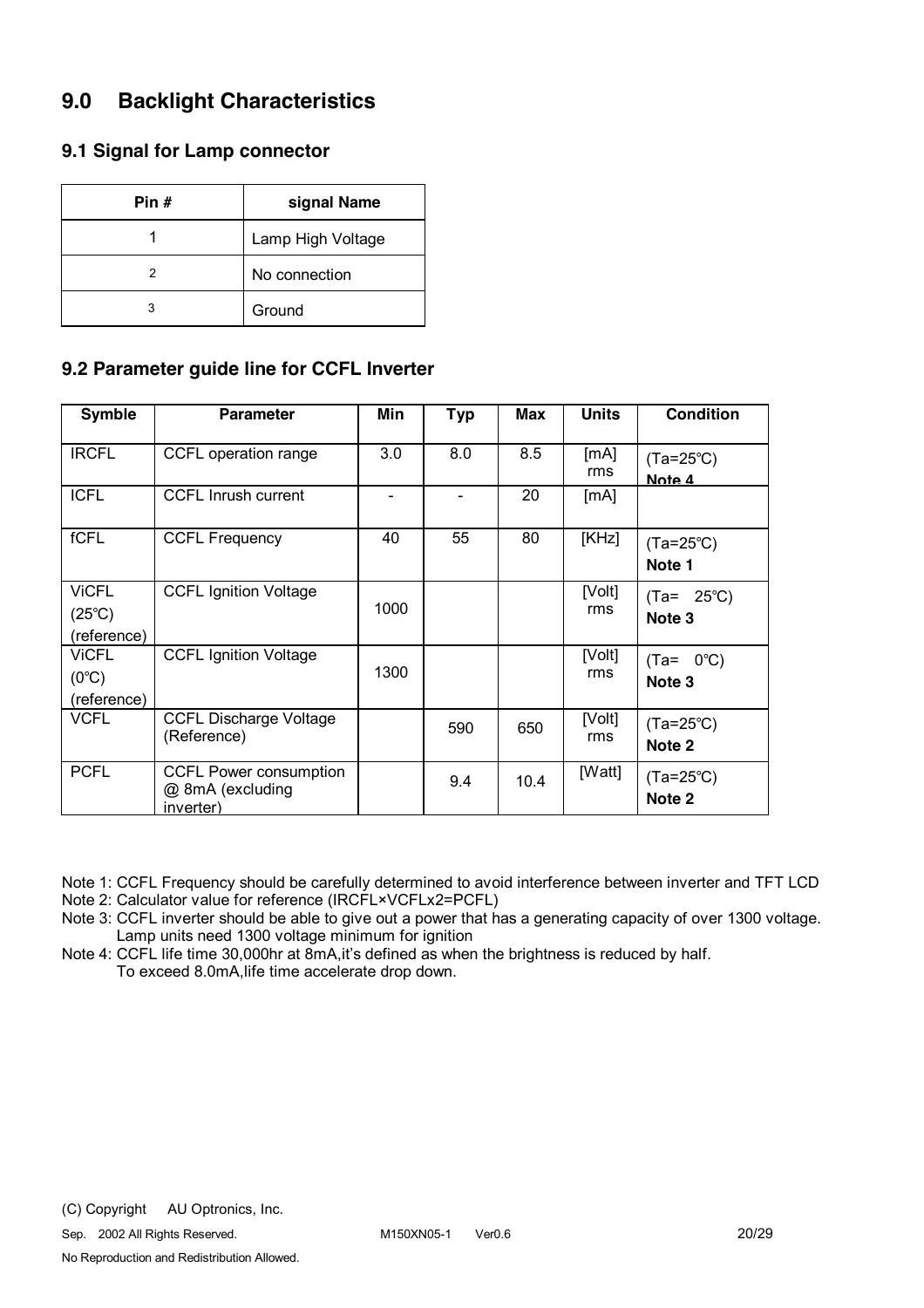# **10.0 Vibration,Shock,and Drop**

### **10.1 Vibration & Shock**

The module shall work error free after following vibration and shock condition. Likewise the module shall not sustain any damage after vibration and shock test.

### **10.1.1 Vibration Test Spec:**

- $\bullet$  Frequency: 10 200Hz
- Sweep:  $30$  Minutes each Axis  $(X, Y, Z)$
- $\bullet$  Acceleration: 1.5G(10~200Hz P- P)
- $\bullet$  Test method:

| <b>Acceleration (G)</b> | $1.5^{\circ}$   |
|-------------------------|-----------------|
| Frequency (Hz)          | $10 - 200 - 10$ |
| Active time(min)        |                 |

#### **10.1.2 Shock Test Spec:**

| <b>Acceleration (G)</b> | 50       |
|-------------------------|----------|
| Active time(ms)         | 20       |
| <b>Wave form</b>        | half-sin |
| Times                   |          |

Direction:  $\pm X$ ,  $\pm Y$ ,  $\pm Z$ 

### **10.2 Drop**

Package test: The drop height is defined as 60 cm.

 (1 corner,3 edges,6 flat faces) -- No damage and defect found for panel.

# **11.0 Environment**

(C) Copyright AU Optronics, Inc. Sep. 2002 All Rights Reserved. M150XN05-1 Ver0.6 21/29 No Reproduction and Redistribution Allowed.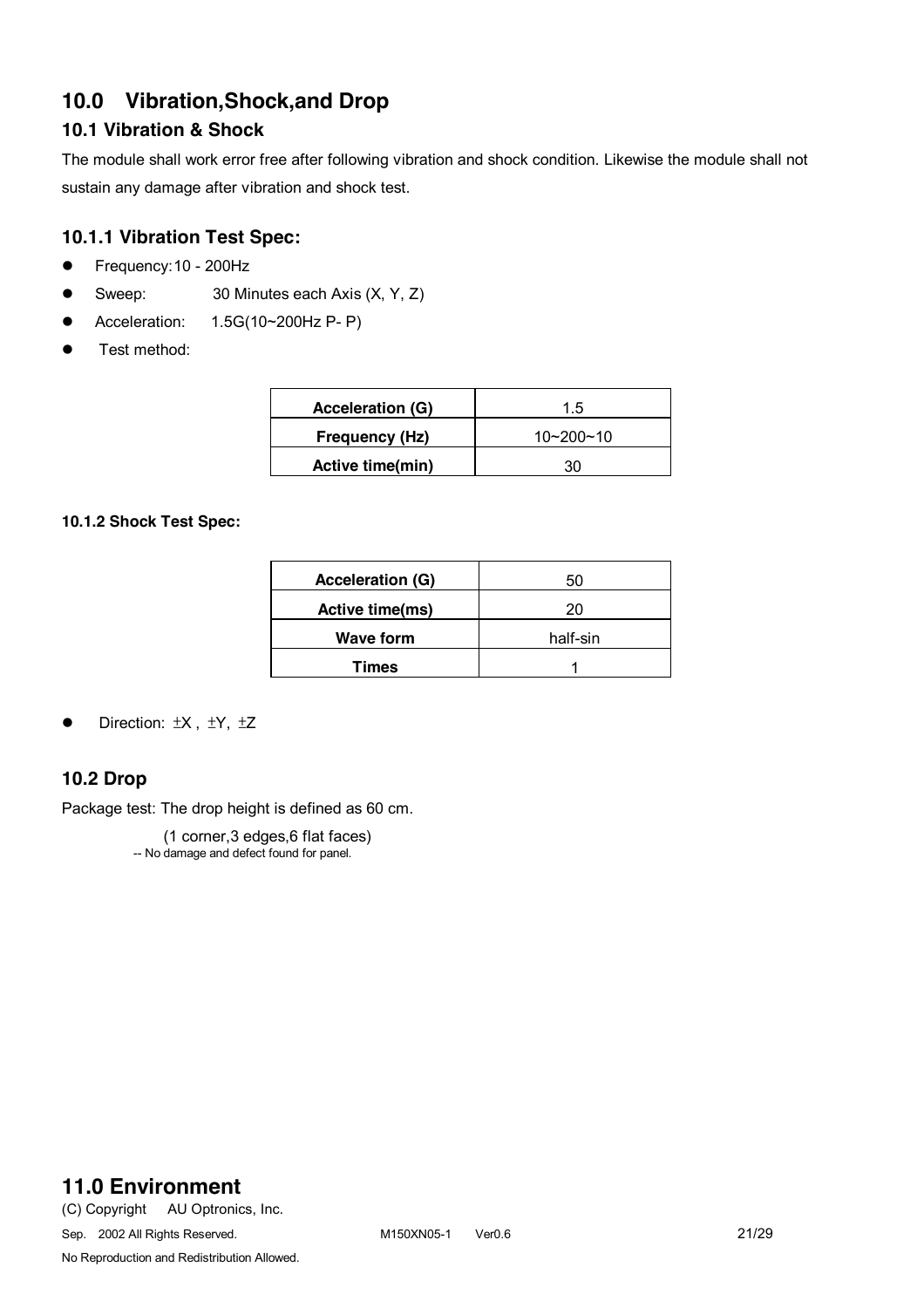The display module will meet the provision of this specification during operating condition or after storage or shipment condition specified below. Operation at 10% beyond the specified range will not cause physical damage to the unit.

### **11.1 Temperature and Humidity**

### **11.1.1 Operating Conditions**

The display module operates error free, when operated under the following conditions;

| Temperature              | 0 $^{\circ}$ C to 50 $^{\circ}$ C |
|--------------------------|-----------------------------------|
| <b>Relative Humidity</b> | 20% to 85%                        |
| Wet Bulb Temperature     | 39.0 $\mathrm{^0C}$               |

#### **11.1.2 Shipping Conditions**

The display module operates error free, after the following conditions; Temperature C to 60 $\mathrm{^0C}$ Relative Humidity 5% to 95% Wet Bulb Temperature 39.0 $^0$ C

#### **11.2 Atmospheric Pressure**

The display assembly is capable of being operated without affecting its operations over the pressure range as following specified:

|                  | <b>Pressure</b> | <b>Altitude</b>                        |
|------------------|-----------------|----------------------------------------|
| Maximum Pressure | 1040 hPa        | $0 m$ = sea level                      |
| Minimum Pressure | 601 hPa         | $3658 \text{ m} = 12,000 \text{ feet}$ |

Note: Non-operation altitude limit of this display module = 40,000 feet. = 12193 m.

#### **11.3 Thermal Shock**

The display module will not sustain damage after being subjected to 100 cycles of rapid temperature change. A cycle of rapid temperature change consists of varying the temperature from -20 $\rm{^0C}$  to 60 $\rm{^0C}$ , and back again.

| Thermal shock cycle | -20 $\mathrm{^0C}$ for 30min |
|---------------------|------------------------------|
|                     | 60 °C for 30min              |

Power is not applied during the test. After temperature cycling, the unit is placed in normal room ambient for at least 4 hours before powering on.

# **12.0 Reliability**

This display module and the packaging of that will comply following standards.

(C) Copyright AU Optronics, Inc.

Sep. 2002 All Rights Reserved. M150XN05-1 Ver0.6 22/29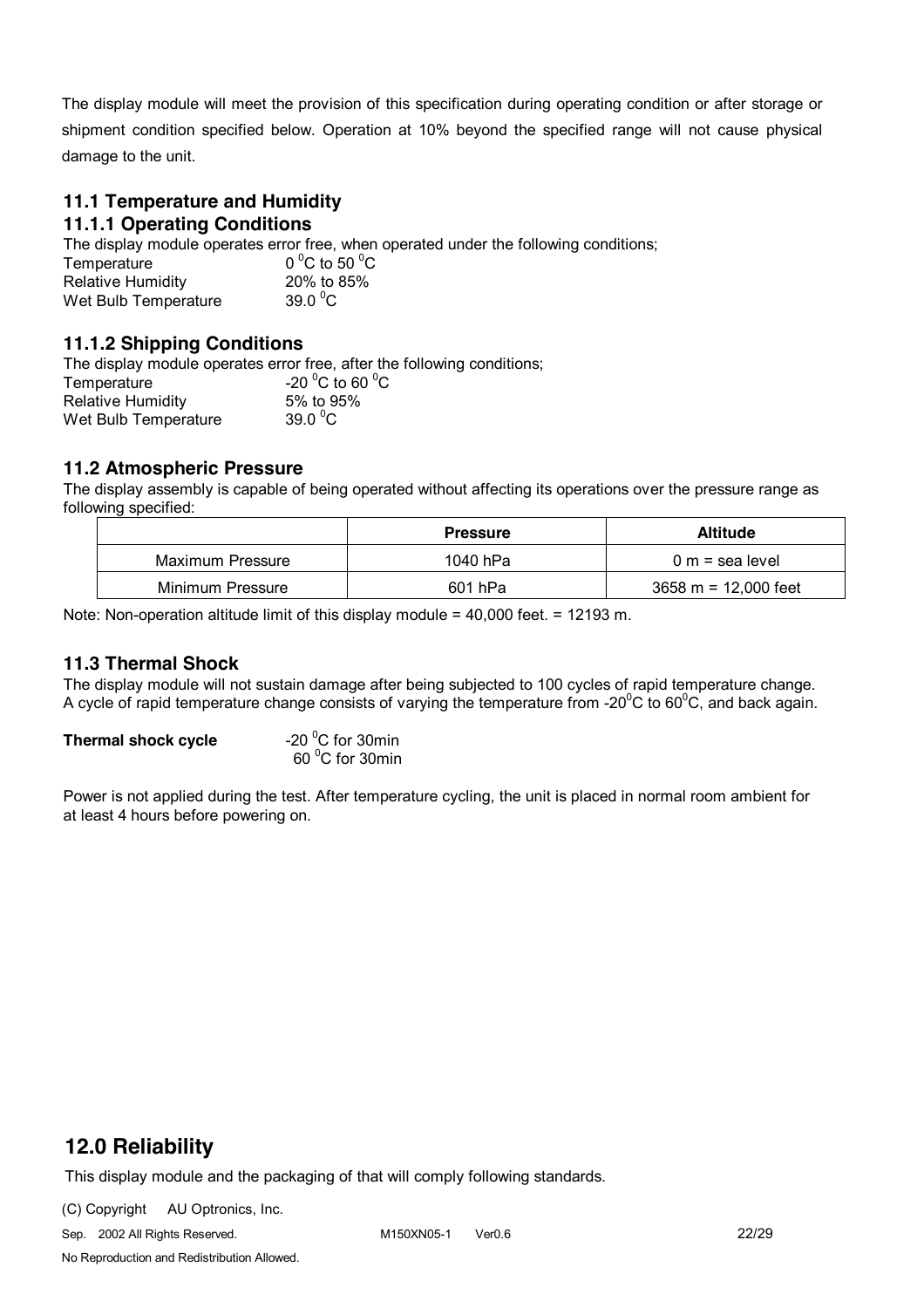#### **12.1 Failure Criteria**

The display assembly will be considered as failing unit when it no longer meets any of the requirements stated in this specification. Only as for maximum white luminance, following criteria is applicable.

**•** Maximum white Luminance shall be 75 cd/m<sup>2</sup> or more.

#### **12.2 Failure Rate**

The average failure rate of the display module (from first power-on cycle till 1,000 hours later) will not exceed1.0%. The average failure rate of the display module from 1,000 hours until 10,000 hours will not exceed 0.70% per 1000 hours.

#### **12.2.1 Usage**

The assumed usage for the above criteria is:

- 220 power-on hours per month
- 500 power on/off cycles per month
- Maximum brightness setting
- Operation to be within office environment ( $25^{\circ}$ C typical)

#### **12.2.2 Component De-rating**

All the components used in this device will be checked the load condition to meet the failure rate criteria.

#### **12.3 CCFL Life**

The assumed CCFL Life will be longer than 30,000 hours under stable condition at 25 $\pm$ 5 °C; Standard current at 8.0 ±0.5 mA Definition of life: brightness becomes 50% or less than the minimum luminance value of CCFL.

#### **12.4 ON/OFF Cycle**

The display module will be capable of being operated over the following ON/OFF Cycles.

| <b>ON/OFF</b>       | Value  | Cvcle                          |  |
|---------------------|--------|--------------------------------|--|
| +VDD and CCFL power | 36,000 | 10 seconds on / 10 seconds off |  |

### **13.0 Safety**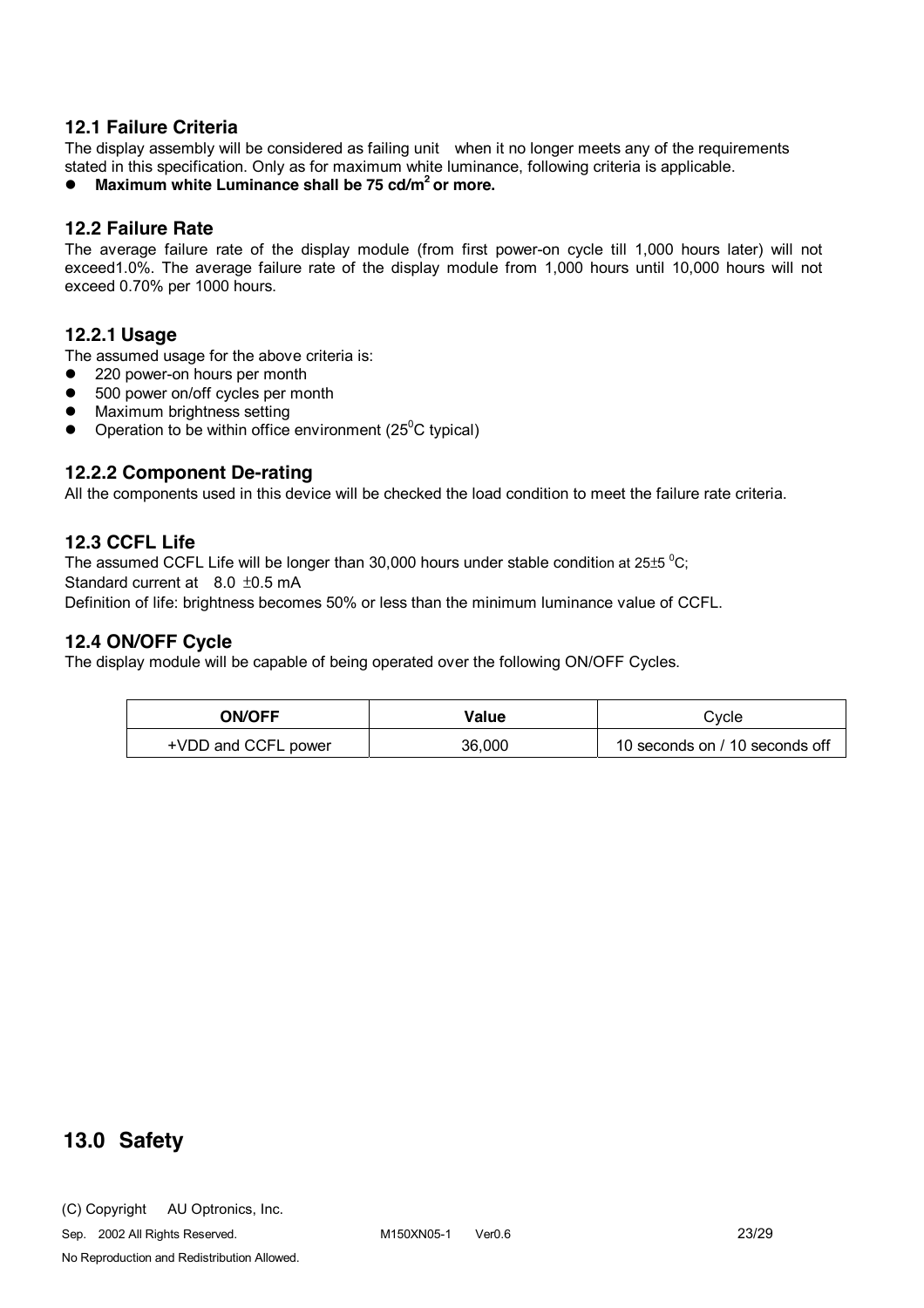### **13.1 Sharp Edge Requirements**

There will be no sharp edges or corners on the display assembly that could cause injury.

### **13.2 Materials**

### **13.2.1 Toxicity**

There will be no carcinogenic materials used anywhere in the display module. If toxic materials are used, they will be reviewed and approved by the responsible AUO Toxicologist.

### **13.2.2 Flammability**

All components including electrical components that do not meet the flammability grade UL94-V1 in the module will complete the flammability rating exception approval process. The printed circuit board will be made from material rated 94-V1 or better. The actual UL flammability rating will be printed on the printed circuit board.

# **14.0 Other requirements**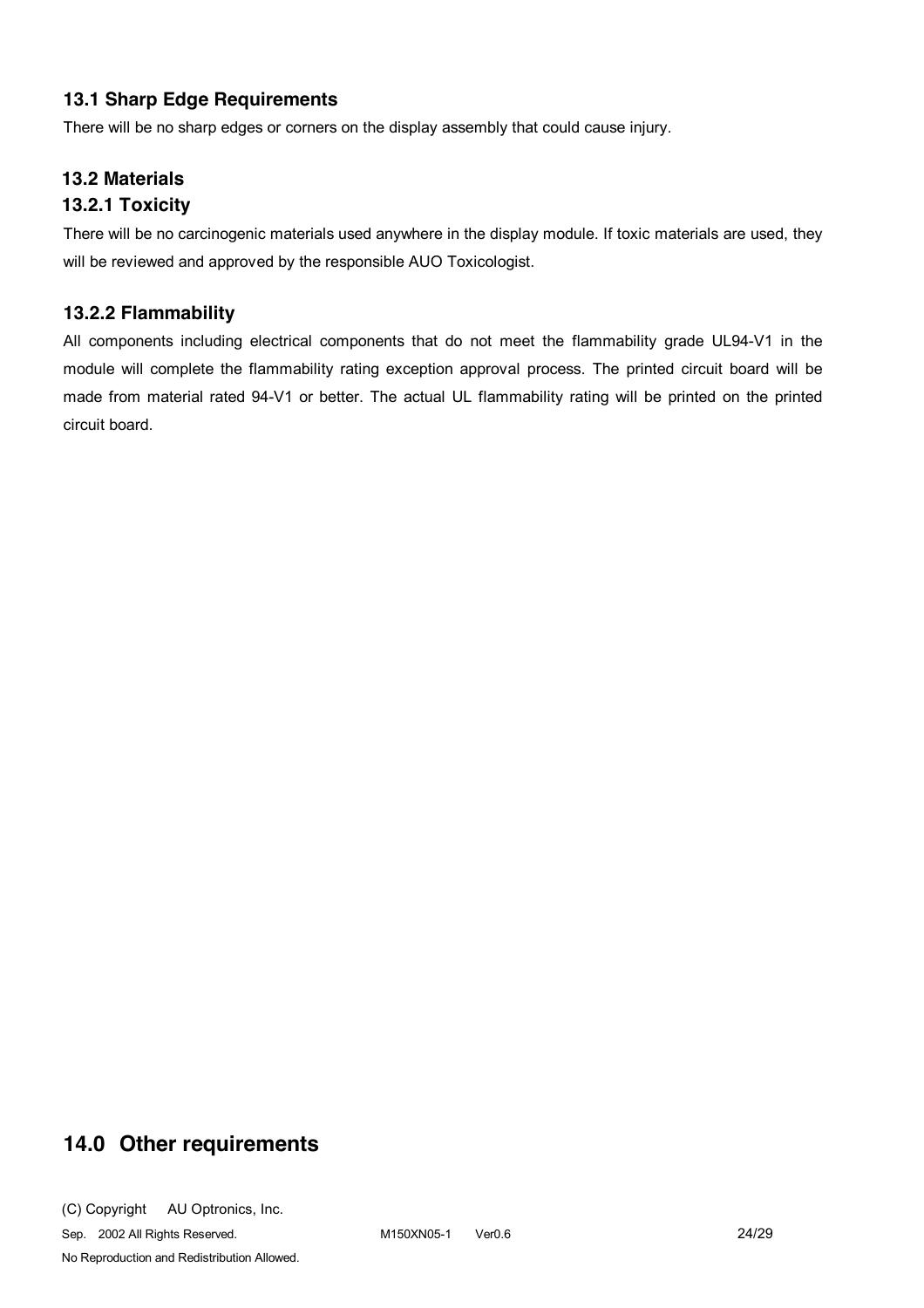### **14.1 Smoke Free Design**

By any single failure, any smoke nor strange smell shall not be observed by the operator.

### **14.2 National Test Lab Requirement**

The display module will satisfy all requirements for compliance to the following requirement:

| UL 1950, First Edition      | U.S.A. Information Technology Equipment         |
|-----------------------------|-------------------------------------------------|
| <b>CSA C22.2 No.950-M89</b> | Canada, Information Technology Equipment        |
| <b>IEC 950</b>              | International, Information Technology Equipment |
| <b>EN 60 950</b>            | International, Information Processing Equipment |
|                             | (European Norm for IEC950)                      |

The construction of the display module is designed to suppress EMI. When mounted into a specified host system, the system will meet the following EMI requirement:

**FCC Part 15 Class B VCCI Class 2 CISPR 22, class B Taiwan CNS standard China CCIB standard** 

# **15.0 Label**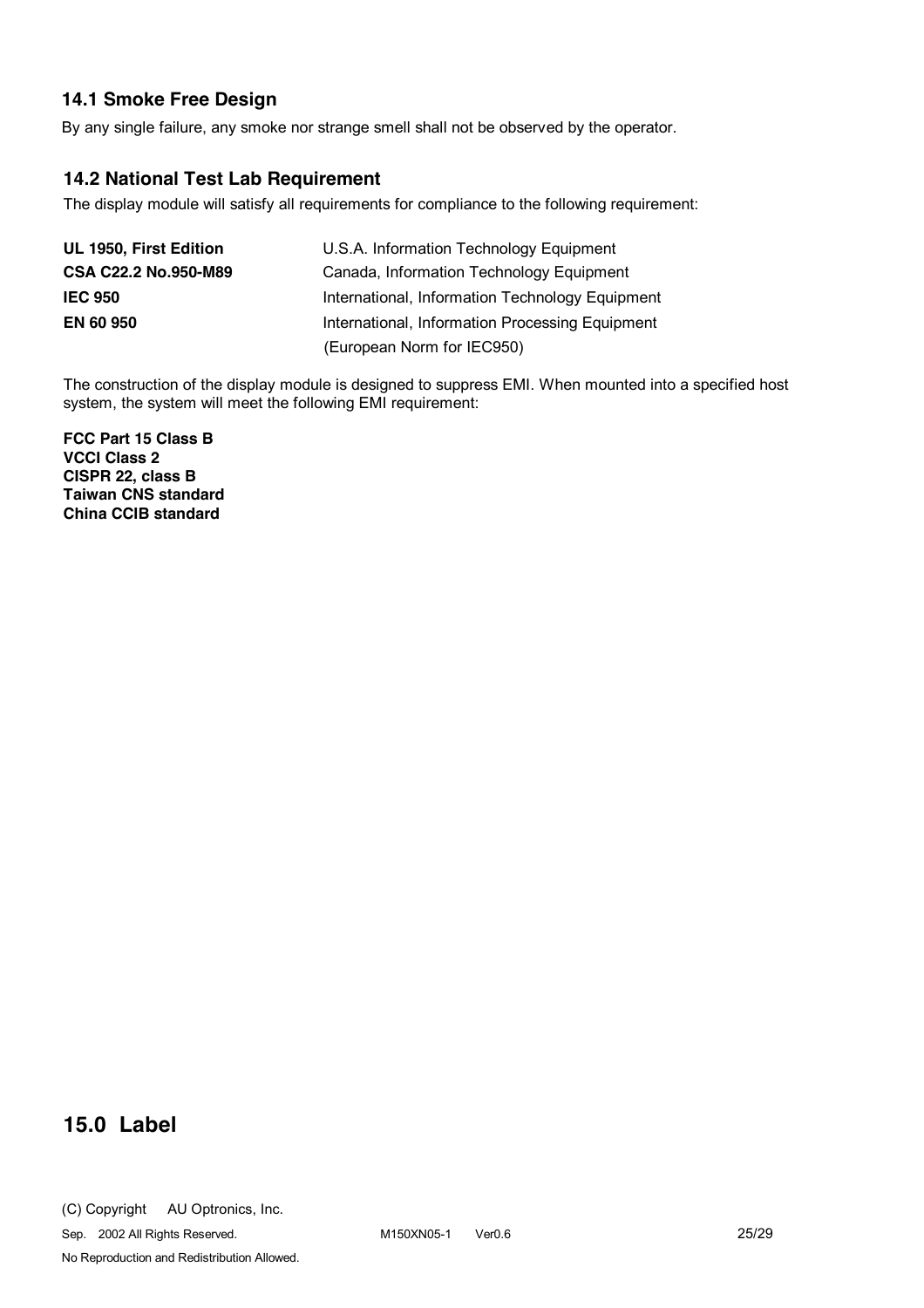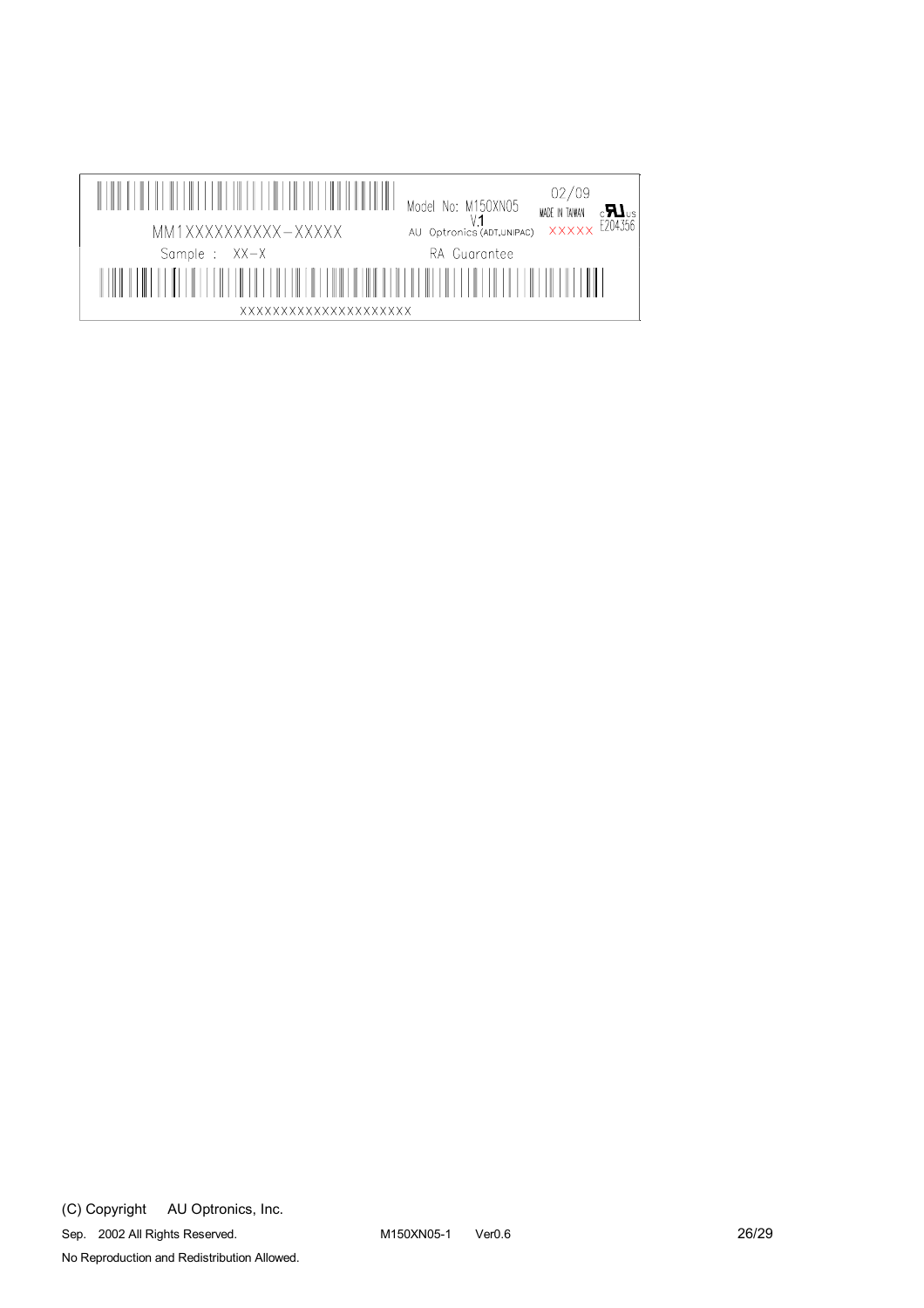

NOTE:<br>I.THE DIMENSION EXCLUDES DEFORMATION.<br>3.TOLERENCE WITHOUT NOTICED TO BE ±0.5mm.<br>3.LAMP CABLE CONNECTOR TO BE JST BHR-03VS-1.<br>4.TWO I/F CONNECTOR TO BE FH-12-45S-0.5SH \*1 AND FH-12-30S-0.5SH\*1 .<br>5.M2 DIAND-OFF TOROUE

(C) Copyright AU Optronics, Inc.

Sep. 2002 All Rights Reserved. M150XN05-1 Ver0.6 27/29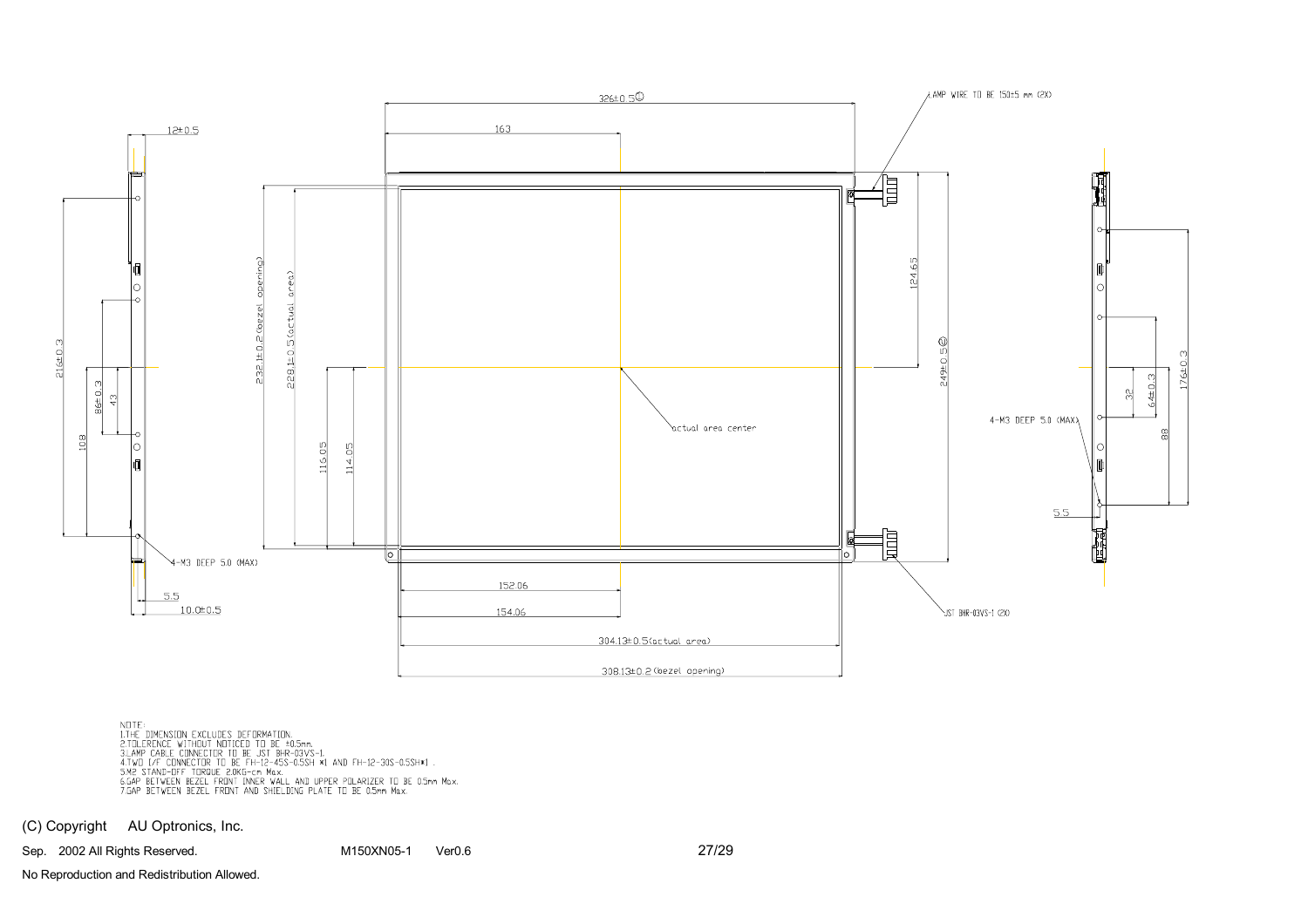

(C) Copyright AU Optronics, Inc.

Sep. 2002 All Rights Reserved. The M150XN05-1 Ver0.6 Company of the Case of the M150XN05-1 Ver0.6